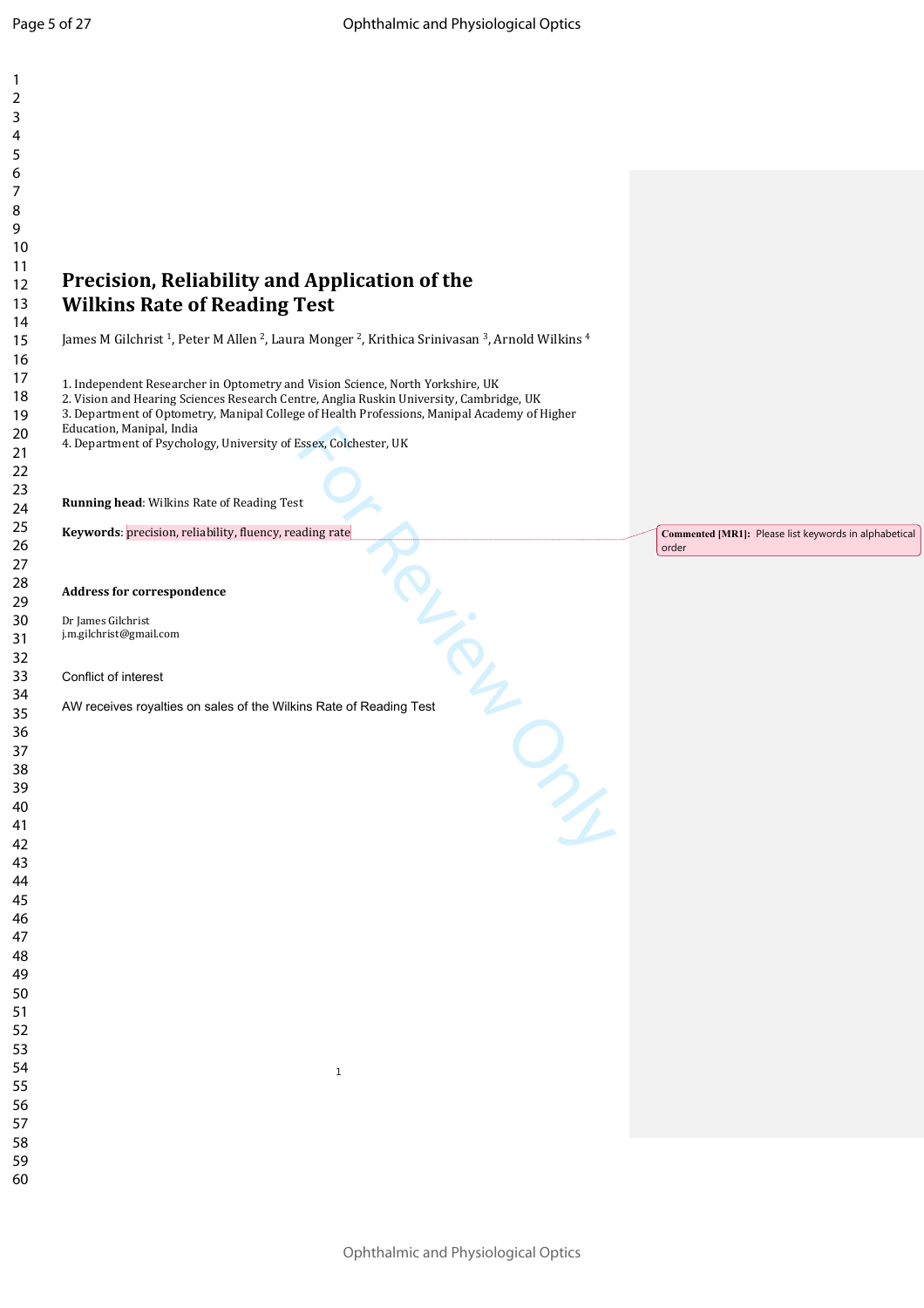# **Abstract**

*Background*: The Wilkins Rate of Reading Test (WRRT) enables rapid measurement of reading speed using text passages that have no semantic content and demand minimal word recognition skills. It is suited to applications where the primary interest is in the influence of visual and ocular motor factors on reading rate.

*Methods*: We obtained estimates of precision and reliability of WRRT from four data samples (A-D) collected independently by the authors: A)  $n = 118$  adults; B)  $n = 90$  adults; C)  $n = 787$ children; D) n = 134 children. Each participant was asked to read aloud as quickly and accurately as possible, for one minute, and results were recorded as number of words read correctly per minute (wcpm).

*Results*: Estimates of precision are given by the within-subjects standard deviation *sw*, and reliability by the intraclass correlation coefficient for single measurements *r*1. For each sample these estimates were A)  $s_w$  = 11.5 wcpm,  $r_1$  = 0.85; B)  $s_w$  = 3.8 wcpm,  $r_1$  = 0.98; C)  $s_w$  = 6.7 wcpm,  $r_1 = 0.93$ ; D)  $s_w = 6.2$  wcpm,  $r_1 = 0.94$ .

thors: A) n = 118 adults; B) n = 90 adults; C) n = 787<br>cipant was asked to read aloud as quickly and<br>and results were recorded as number of words read<br>by the within-subjects standard deviation  $s_w$ , and<br>oefficient for sin *Conclusion*: The reliability of WRRT reflects large variation in reading rate *between* individuals compared to *within*-individual variability, indicating that it is a good test for discriminating differences in reading speed between individuals. The precision of the test varies from 3.8 wcpm to 11.5 wcpm among samples, and the pooled value of 7.2 wcpm, provides a basis for setting a population-wide criterion for minimum detectable change of reading rate in individuals over time. Nevertheless, a preferable way of monitoring change in an individual would be to use a criterion determined from estimates of that individual's baseline variation in WRRT scores.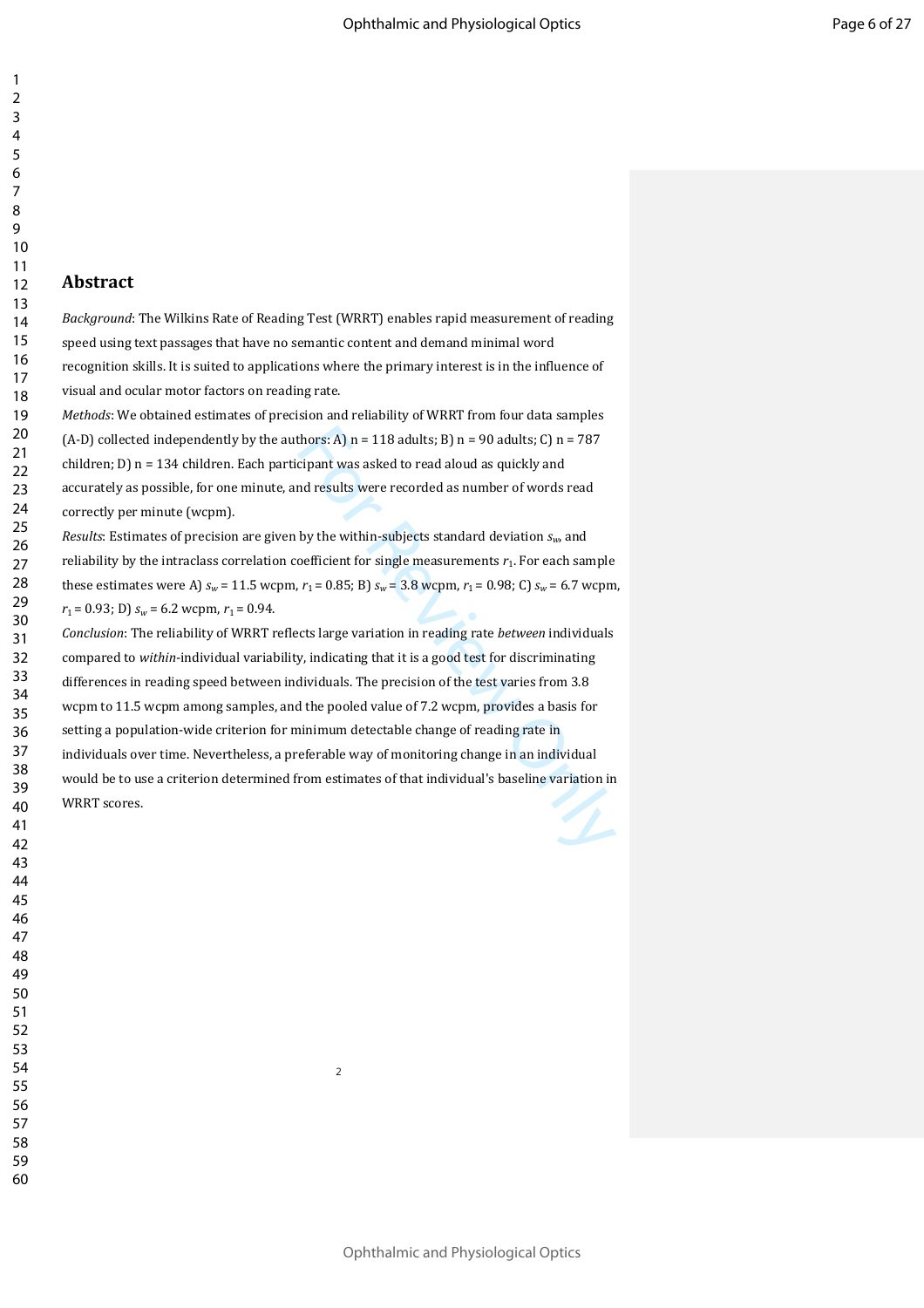$\mathbf{1}$  $\overline{2}$ 

# **Key Points**

- WRRT has been shown to be sensitive to a wide range of visual and ocular motor factors resulting from type design, display characteristics, coloured filters and visual and binocular dysfunctions.
- WRRT has good reliability for discriminating between individuals and its overall precision supports a criterion of  $\sim$  22 words per minute for minimal detectable change in reading speed over time.
- Frext decoding. WRRT shows large differences in reading speed between and within individuals, which cannot be explained in terms of text decoding and comprehension.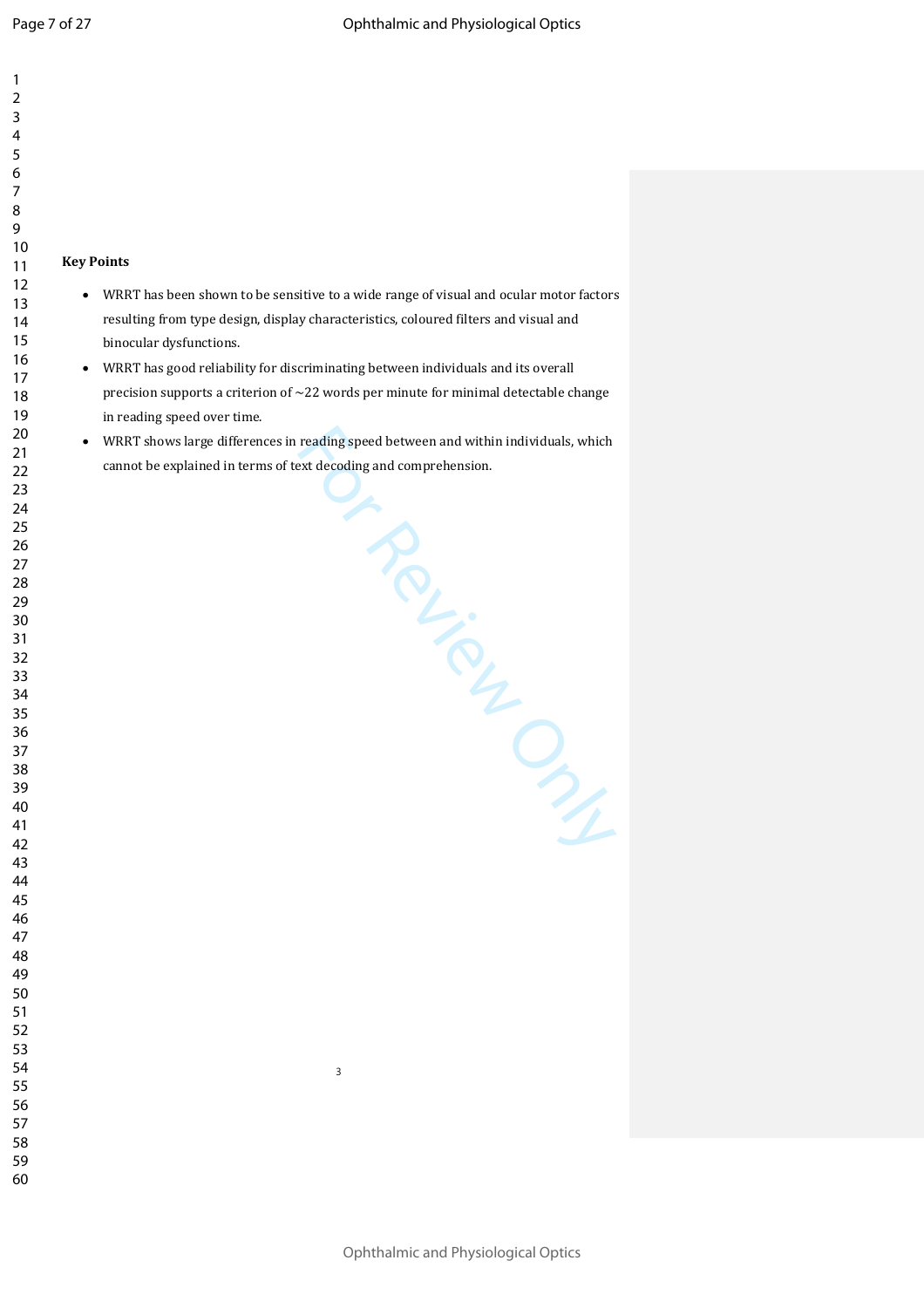# **Introduction**

The goal of reading is comprehension of text, which requires both the ability to identify words and fluency in doing so.<sup>1,2</sup> Word identification requires mapping of word orthography to phonology (print-to-sound decoding), recognition of whether the result constitutes a word and a decision concerning its meaning.3,4

Fluency involves the ability to read words quickly with natural intonation and expression (prosody), and it is regarded as a key link between word identification and comprehension.<sup>5</sup> Comprehension requires fast and efficient execution of the word identification process, and the ability to render the resulting stream of words with sufficient speed.<sup>5</sup>

Is quickly with hattra infontation and expression<br>
k between word identification and comprehension.<sup>5</sup><br>
the execution of the word identification process, and the<br>
words with sufficient speed.<sup>5</sup><br>
be assumed to depend prima Whereas single word identification may be assumed to depend primarily on orthographicphonological decoding, prosody depends on the fluency with which a word sequence can be read. Fluency is strongly affected by certain visual and ocular motor factors.<sup>6</sup> The influence of these factors can be measured separately from the cognitive factors that underpin decoding. Decoding ability alone can be measured by the accuracy of single word and non-word identification, without respect to speed. Comprehension of text can be measured without regard to accuracy of specific word identification or reading rate, and fluency can be measured as the rate of reading sequential text. Ideally, fluency is measured when the decoding and comprehension demands are minimised because decoding and comprehension abilities themselves may help or hinder reading rate.<sup>3</sup>

#### **Wilkins Rate of Reading Test**

The Wilkins Rate of Reading Test (WRRT) was introduced to provide a test that could be used to evaluate the effects on reading speed of visual factors and interventions (notably lenses and/or filters), especially in children with reading difficulties.<sup>7</sup> The design of the test 'minimises the linguistic and semantic aspects of reading and maximises the visual difficulties', noting that 'many visual difficulties with reading seem to emerge when the test is presented in a long paragraph with closely spaced lines and letters.' <sup>7</sup> The WRRT is not a test of fluency, at least in so far as fluency includes normal prosody, because prosody is altered when words are disconnected and the text meaningless, as in this test.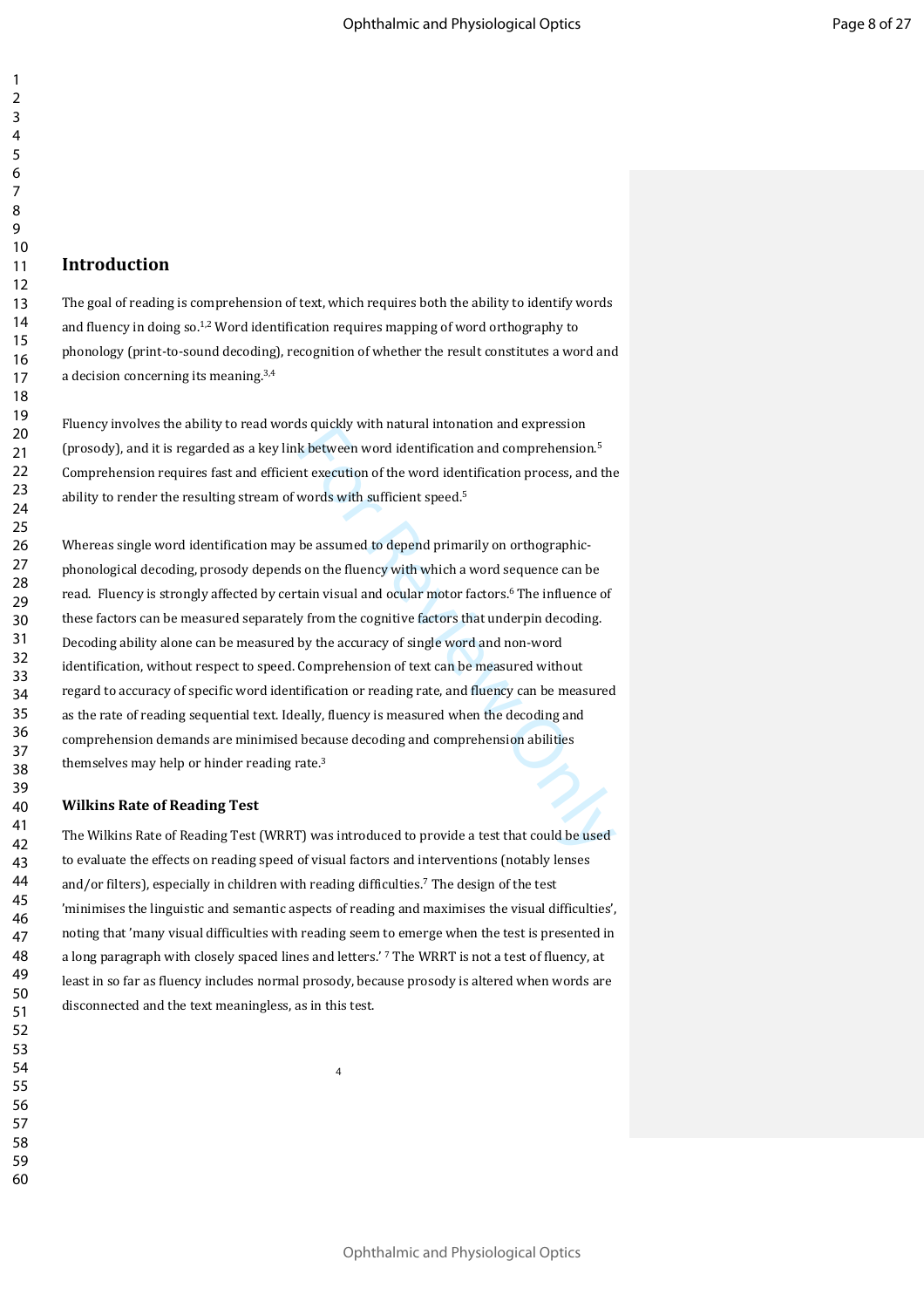$\mathbf{1}$  $\overline{2}$  $\overline{3}$ 

# 123456789  $\overline{4}$ 5 6  $\overline{7}$ 8 9 10 11 12 13 14 15 16 17 18 19 20 21 22 23 24 25 26 27 28 29 30 31 32 33 34 35 36 37 38 39 40 41 42 43 44 45 46 47 48 49 50 51 52 53 54 55 56 57 58 59

60

#### **INSERT FIGURE 1 ABOUT HERE**

The text of the WRRT (*Figure 1*) is reproduced in a small (9 point) self-similar font (Times New Roman) with a small (4 point) space between words. The text is set as a paragraph of 10 lines 72.5 mm wide, 33.4 mm high, with an interline space of 3.15 mm. The letters have an x-height of 1.6 mm and a width that averages 1.53 mm. The text consists of 15 high-frequency words, the same 15 words on each of the 10 lines, but in a different random order. Although one word in the passage may cue another neighbouring word with which it is commonly associated (e.g., cat-dog), this association is random and will be similar overall from one version of the test to another. The test can be tackled both by adults and by children who have only a modest reading vocabulary.

#### **Concepts of precision and reliability**

es, but in a different random order. Although one word<br>uring word with which it is commonly associated (e.g.,<br>will be similar overall from one version of the test to<br>adults and by children who have only a modest<br>twity can Measures of human performance or ability can serve two purposes: i) to enable monitoring of changes in ability *within* individuals over time, and ii) to reveal differences in ability *between* individuals. In relation to reading ability, measurement of change within-individuals is of particular importance for monitoring the development of reading ability in children, and the deterioration of reading ability in older adults experiencing loss of function such as visual or cognitive impairment. In both cases, repeated measurements over a period of time serve not only to reveal the pattern of change but also to demonstrate whether interventions are of benefit in helping to improve development of an individual's reading ability or slow its decline. On the other hand, measuring differences between individuals enables identification (diagnosis) of those whose reading ability is substantially lower than their peers, and provides evidence to support the introduction of interventions aimed at improvement. The statistical requirements of an effective test for the two very different purposes just described are, respectively, precision and reliability.

Precision is the general term for random variation between repeated measurements from the same individual, which occurs inevitably as all measurements incorporate some degree of error. Estimates of precision take account only of the variation *within*-subjects, not that *between*-subjects. In order to be effective for monitoring change within-individuals over time, a measure should be precise; that is, the test-retest variation due to random measurement error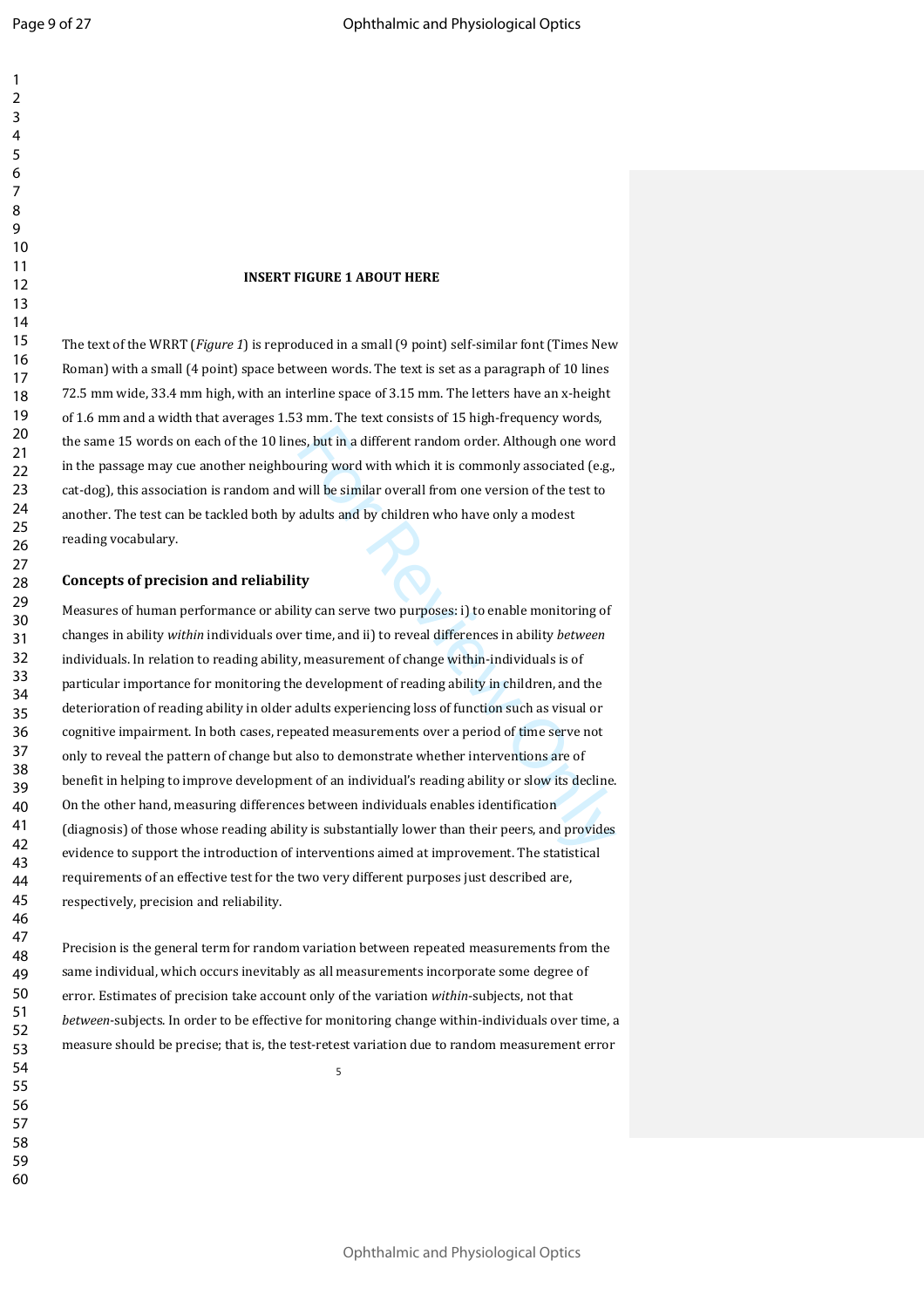should be low. The terms precision, repeatability and reproducibility all relate to withinsubject variation, that is, the consistency of repeated measurements.<sup>8</sup> Reliability, on the other hand, takes account of variation both within- and between-subjects. Reliability is the degree to which variation between-subjects exceeds that within-subjects.<sup>9</sup> When between-subjects variation is large compared to that within-subjects, then test reliability is high and scores from different individuals are likely to indicate real difference between them rather than the effects of measurement error. Conversely when between-subjects variation does not greatly exceed that within-subjects, then test reliability is low and differences in scores between individuals may reflect the effects of measurement error rather than true differences. Reliability may be thought of as a measure of *discriminability*, as it emphasises the principle of being able to use the test to discriminate reliably between different individuals.

is low and differences in scores between individuals<br>prror rather than true differences. Reliability may be<br>ty, as it emphasises the principle of being able to use<br>different individuals.<br>of variability within-individuals, Recognition that precision is a measure of variability within-individuals, while reliability involves both within- and between-individual variability, means that we can expect two different scenarios in practice. The first relates to tests that are intended to be used in a single population, in which the degree of variation between individuals is assumed to be fairly constant. In this case, the better the precision of a test, the better will be its reliability; in other words, reliability will be determined by precision. The second scenario relates to tests employed in a number of different populations, each with its own degree of variation between individuals. In this case, it is quite possible for a test having good precision to have good reliability in one population and poor reliability in another. This highlights the importance of making a clear distinction between the concepts of precision and reliability, and the need for test evaluation to be undertaken in different populations as appropriate.

Although the Wilkins Rate of Reading Test (WRRT) has now been in existence for 25 years, there are only limited data on its precision and reliability. Also, beyond its use by optometrists and others for assessments related to visual stress, the test remains largely unknown and its potential for more general use as a measure of reading ability unrecognised outside this area of application. Our aim here is to address these issues. We first present data that enable estimates of the precision and reliability of WRRT in schoolchildren and young adults, and later we consider its application in a variety of contexts.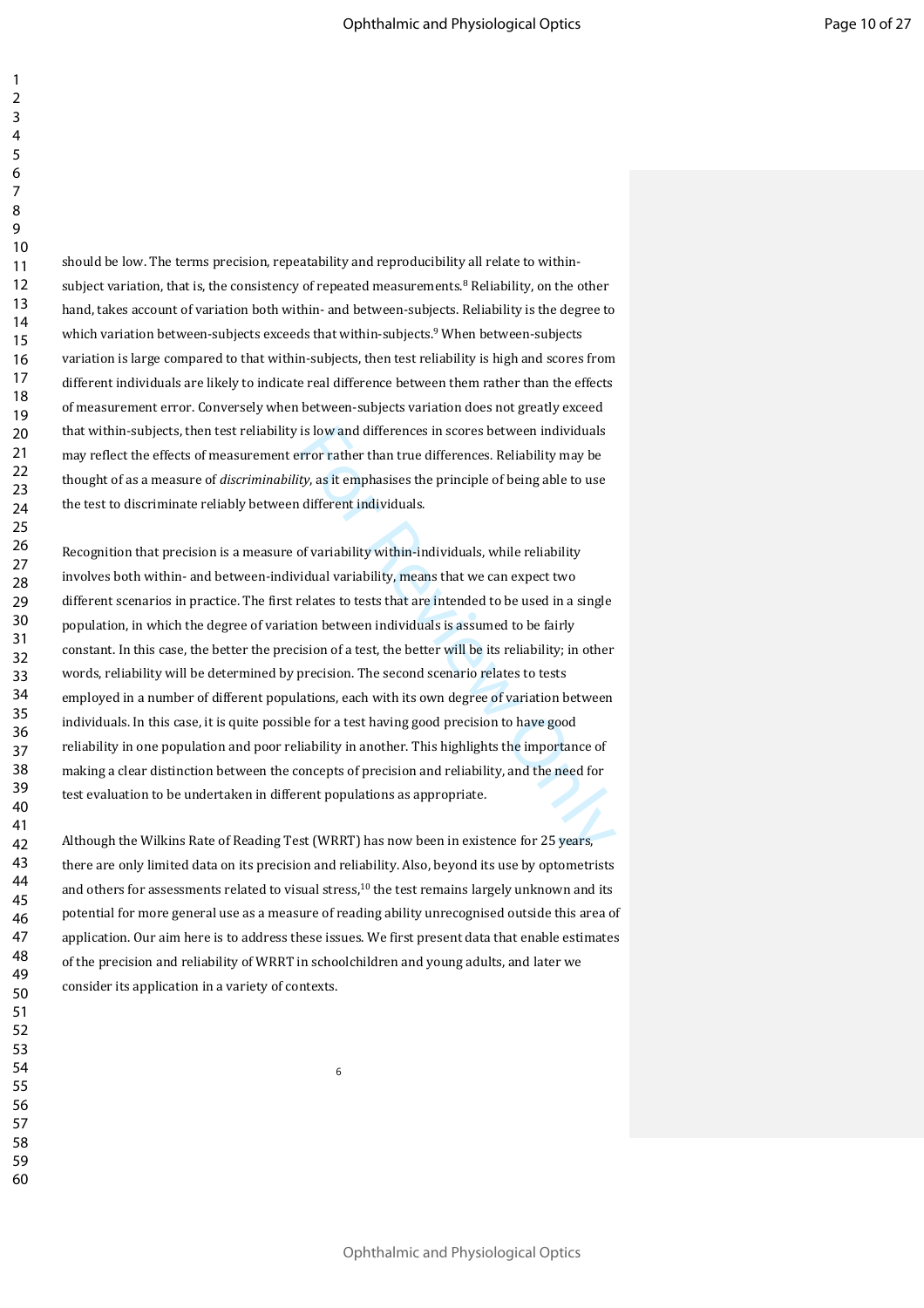$\mathbf{1}$ 

59 60

# **Methods**

# **Participants and data collection**

Participants were recruited and assessed by the authors in their respective locations, giving four separate samples.

se of the WRRT but were not involved in study design,<br>onsisted of 68 women and 52 men aged 18-40 years<br>le B were also undergraduate students recruited by<br>y, Cambridge, UK: 63 women and 37 men aged 17-31<br>children recruited Adult participants in Sample A recruited by JG from the undergraduate student population attending the University of Bradford, Bradford, UK and were tested by one of two student assistants who had been trained in the use of the WRRT but were not involved in study design, data analysis or authoring. The sample consisted of 68 women and 52 men aged 18-40 years (mean 21.8 years). Participants in Sample B were also undergraduate students recruited by LM and PA from Anglia Ruskin University, Cambridge, UK: 63 women and 37 men aged 17-31 years (mean 21.4 years). Sample C were children recruited from nine different schools located in the Udupi Taluk region of India and were tested by KS. The sample consisted of 431 boys and 368 girls aged 7-16 years (mean 11.7 years). The children in Sample D were recruited by AW from a school in Norwich, UK and were obtained as part of a study that has been published previously.<sup>11</sup> There were 82 girls and 57 boys aged 9-12 years (mean 10.5 years). Recruitment and participation of subjects was achieved in compliance with relevant local/institutional requirements for ethical approval. In the case of the children in Samples C and D, parental consent for participation was obtained.

All participants provided two measures of reading rate with the WRRT. These test and retest measures provide all the data to be presented in the analysis that follows below. In each of Samples B, C and D, the collection of WRRT measurements was undertaken as part of investigations of the effects of coloured overlays on reading rate. For these samples, therefore, the WRRT data to be presented here are those taken without the use of any coloured overlay but obtained within a testing sequence that interleaved WRRT measurements with and without coloured overlays. In the case of Samples B and D, the WRRT test sequence in relation to use of coloured overlays was *with* -*without* -*without* -*with*, while for Sample C the WRRT test sequence involving overlays was allocated to subjects randomly as either *with* -*without* without-with or without-with-with-without. The tests were presented in immediate succession, typically less than five minutes apart. For Sample A there was no use of coloured overlays at any stage of the data collection.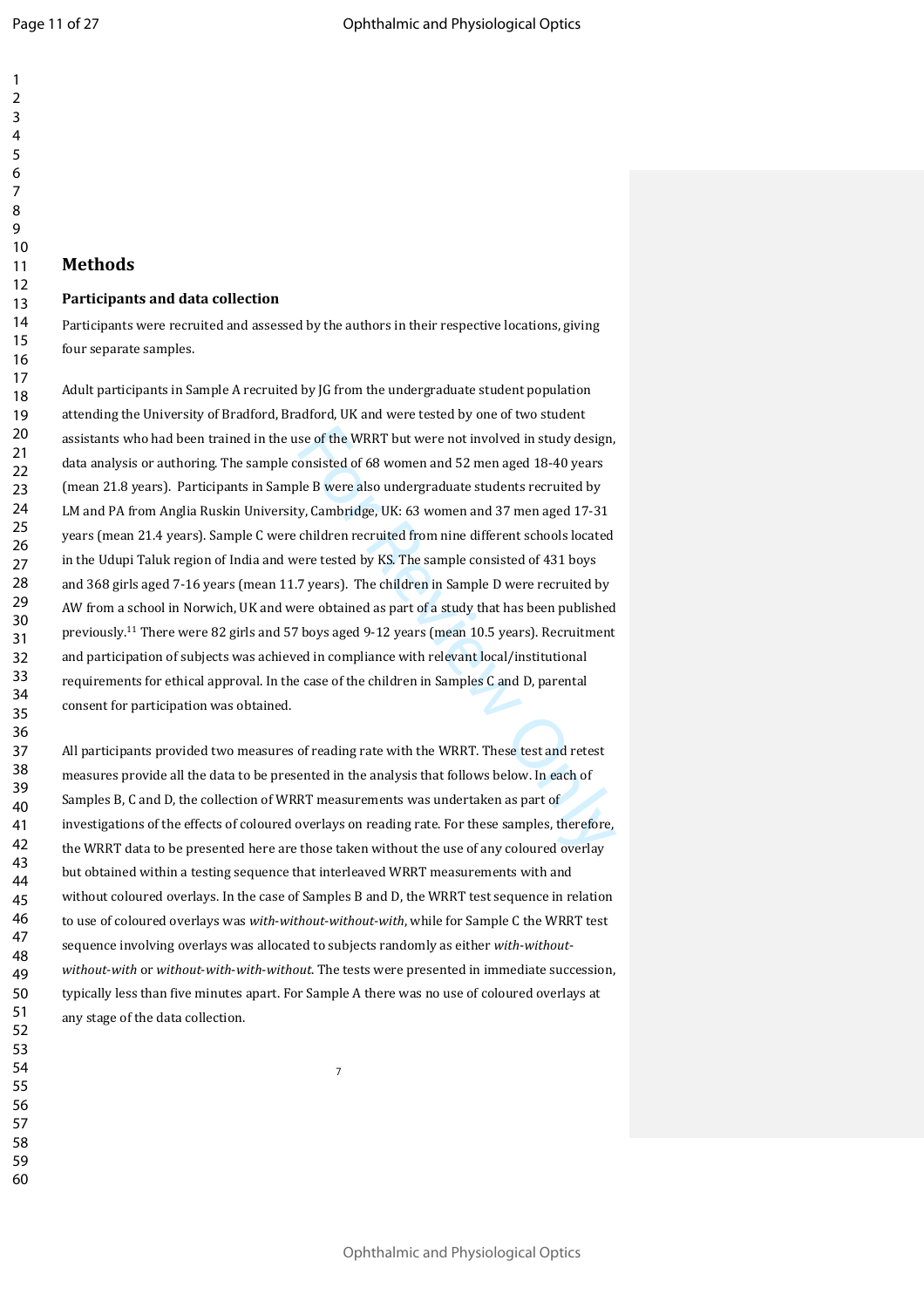Participants in all samples, including the children in Sample C whose native language was not English, demonstrated that they were able to read (recognise and pronounce) the 15 words included in the WRRT prior to testing. Participants in Sample D read the entire passage, while those in the three other samples read for one minute. The passage length (150 words) is such that the time difference between reading the whole passage and reading for one minute is typically small.

The test was scored by noting the errors on a score sheet comprising an enlarged version of the text, and by measuring the total time taken to read the passage. From these measurements reading rates were calculated as words correct per minute (wcpm). Tests were not audiorecorded. Each application of the test in a clinic/practice setting takes approximately one minute and the test is easy to score in situ. Data collection replicated, as far as possible, what would typically be done in practice, the aim being to obtain estimates of precision and reliability that would reasonably apply in a typical practice setting.

on a score sheet comprising an enlarged version of<br>taken to read the passage. From these measurements<br>correct per minute (wcpm). Tests were not audio-<br>a clinic/practice setting takes approximately one<br>tu. Data collection All participants who would normally use a refractive correction for their academic or schoolwork were corrected for this study, otherwise no refractive correction was given. The test conditions for all samples were controlled by fixing the viewing distance at ~40 cm, with lighting conditions adjusted to give a glare-free illuminance level on the task of 500-1000 lux, resulting in task background luminance between 70 and  $100 \text{ cd/m}^2$ . For Samples A and B the lighting was a tungsten-halogen desk lamp adjusted to give the luminance described above, with ambient room lighting provided by a ceiling-mounted 'warm white' fluorescent lamp. For Sample C, natural daylight was available, while for Sample D the lighting was fluorescent with magnetic ballast. For all samples, selection of which of the four standard WRRT passages to use was randomised and each participant was presented with a different passage on test and retest (see *Figure 1*).

#### **Statistical Approach**

As described in the introduction above, the principal aim of data analysis was to obtain estimates of WRRT precision and reliability. The statistical principles are set out in a number of articles by Bland and Altman<sup>12-15</sup> and elaborated in greater detail in several texts.<sup>9,16,17</sup> Analysis was carried out using the open statistical application jamovi (jamovi.org).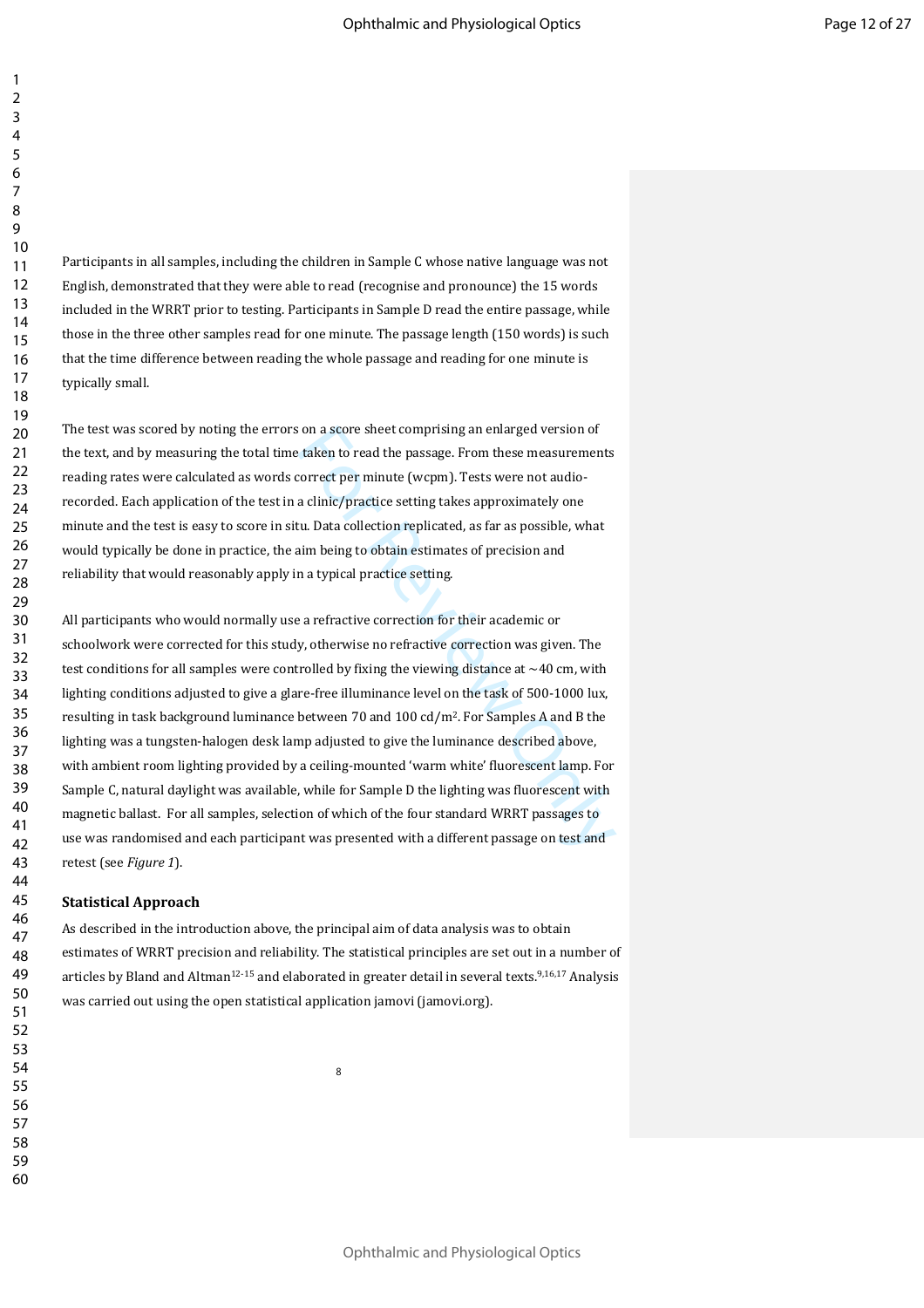$\mathbf{1}$  $\overline{2}$  $\overline{3}$  $\overline{4}$ 5 6  $\overline{7}$ 8  $\mathsf{Q}$ 

## *Precision*

i will provide an estimate of measurement error. If<br>ther of participants, then its value will vary, so<br>es calculating the common within-subjects standard<br>ote  $s_w$ . This value is the estimated precision of the test,<br>ement. The underlying assumption, consistent with classical test theory,<sup>9</sup> is that each subject has a *true* reading rate, which is estimated by each individual measurement. The best estimate of true reading rate will be the average of a number of repeated measurements and, assuming that the true rate remains constant (at least over the relatively short time periods that apply here), then repeated measurements of the same subject may be assumed to vary randomly around the true value due to measurement error. Thus, the standard deviation of repeated measurements on any individual subject will provide an estimate of measurement error. If such an estimate is obtained from a number of participants, then its value will vary, so evaluation of measurement error involves calculating the common within-subjects standard deviation in the sample,<sup>13</sup> which we denote  $s_w$ . This value is the estimated precision of the test, also called the standard error of measurement.<sup>16</sup> Note that this means that the precision of a test is expressed in the units of measurement of the test. Small values of  $s_w$  indicate small amounts of measurement error, which corresponds to good precision. An important caveat for the use of  $s_w$  as an overall estimate of measurement error in a sample of subjects is that there should be no evidence that the size of  $s_w$  is systematically related to the level of performance on the test. This can be checked by plotting the standard deviation of repeated measurements (or their absolute difference, in the case of test and retest measures) against their mean.<sup>15</sup>

## *Reliability*

The correlation between test and retest scores is a measure of the reliability of the test. This is discussed by Bland and Altman<sup>14</sup> who recognise its interpretation not as a measure of the amount of measurement error but of the ability of a measure to discriminate between individuals: 'The correlation coefficient (between one test and the next across participants) can be used to compare measurements of different quantities. The measures with the highest correlation between repeated measurements would discriminate best between individuals.' Bland and Altman<sup>14</sup> point out that the correct approach is to use the intraclass correlation coefficient, which estimates the degree to which the variation in measurements betweensubjects exceeds that within-subjects. Note that the reliability of a test is expressed by a value between 0 and 1 with no units of measurement. This is consistent with the interpretation of reliability as a correlation between test and retest measurements.

9

Ophthalmic and Physiological Optics

57 58 59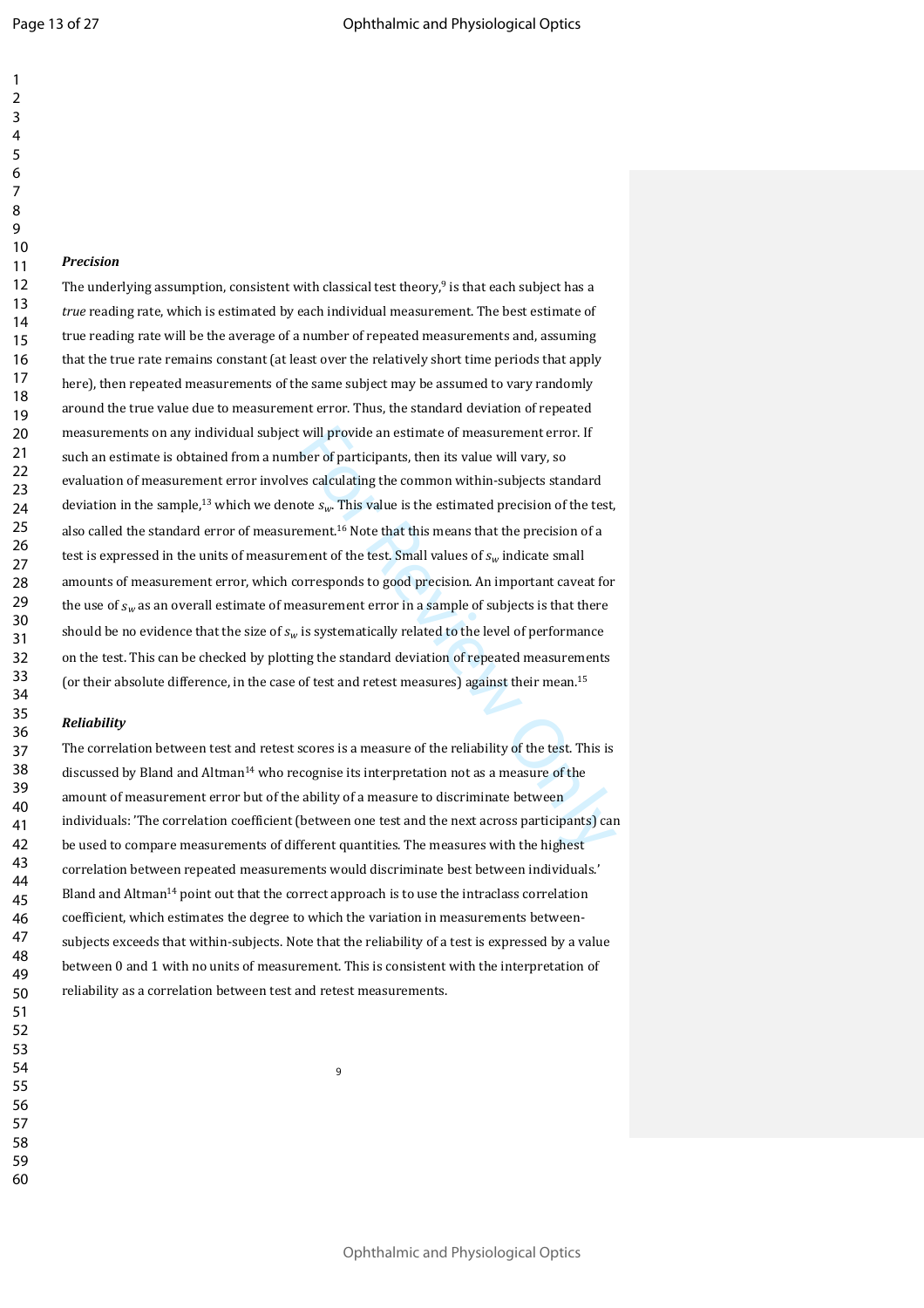# *Analysis*

 

Analysis of each data sample comprised four stages:

1) Data were trimmed to remove extreme values from distributions between-subjects (testretest means) and within-subjects (test-retest differences), in order that estimates of WRRT precision and reliability should not be influenced by atypical data. Trimming was carried out using a robust z-score procedure based on the median absolute deviation.<sup>18</sup> Values with an absolute z-score greater than 3.5 were eliminated from further analysis. The value with highest z-score was eliminated, the statistics were re-calculated, and this procedure repeated until no more values met the criterion for elimination. Although we consider that removal of extreme values is justified for this analysis, some may argue that even extreme values are representative of their populations and should be retained. For this reason, although we focus our analysis on trimmed data, we also include statistics of the untrimmed data for comparison. 2) Calculation of descriptive statistics for between-subjects and within-subjects distributions: mean, standard deviation, median, range and assessment of normality.

3) Assessment of the association between test-retest variation and mean reading rate.<sup>15</sup>

4) Assessment of systematic test-retest bias that may be due to learning or fatigue effects,

together with estimation of precision and reliability.

re re-calculated, and this procedure repeated until no<br>ation. Although we consider that removal of extreme<br>may argue that even extreme values are<br>should be retained. For this reason, although we focus<br>clude statistics of t The last stage, assessment of test-retest bias and estimation of precision and reliability, involved repeated-measures analysis of variance (ANOVA), in which the repeated measures were test and retest reading rates for each participant. This approach is widely endorsed, 16,17,19,20 and full details of the ANOVA and necessary computations are given by Winer.<sup>17</sup> Its foundation is the principle that the total variance in the data can be partitioned into betweensubjects and within-subjects components, which ANOVA expresses as measures of meansquared variation (*Table 1*).

| Table 1. Partitioning of variance in repeated-measures ANOVA (see Winer <sup>17</sup> ) |
|-----------------------------------------------------------------------------------------|
|-----------------------------------------------------------------------------------------|

| <b>Source of Variation</b>  | degrees of<br>freedom (df) | Mean<br>Squares (MS) | F             |
|-----------------------------|----------------------------|----------------------|---------------|
| Between Subjects Effects    |                            |                      |               |
| Residual                    | $n-1$                      | $MS_{B}$             |               |
| Within Subjects Effects     |                            |                      |               |
| <b>Between Measurements</b> | $k-1$                      | $MS_C$               | $MS_C / MS_E$ |
| Residual                    | $(n-1)(k-1)$               | $MS_F$               |               |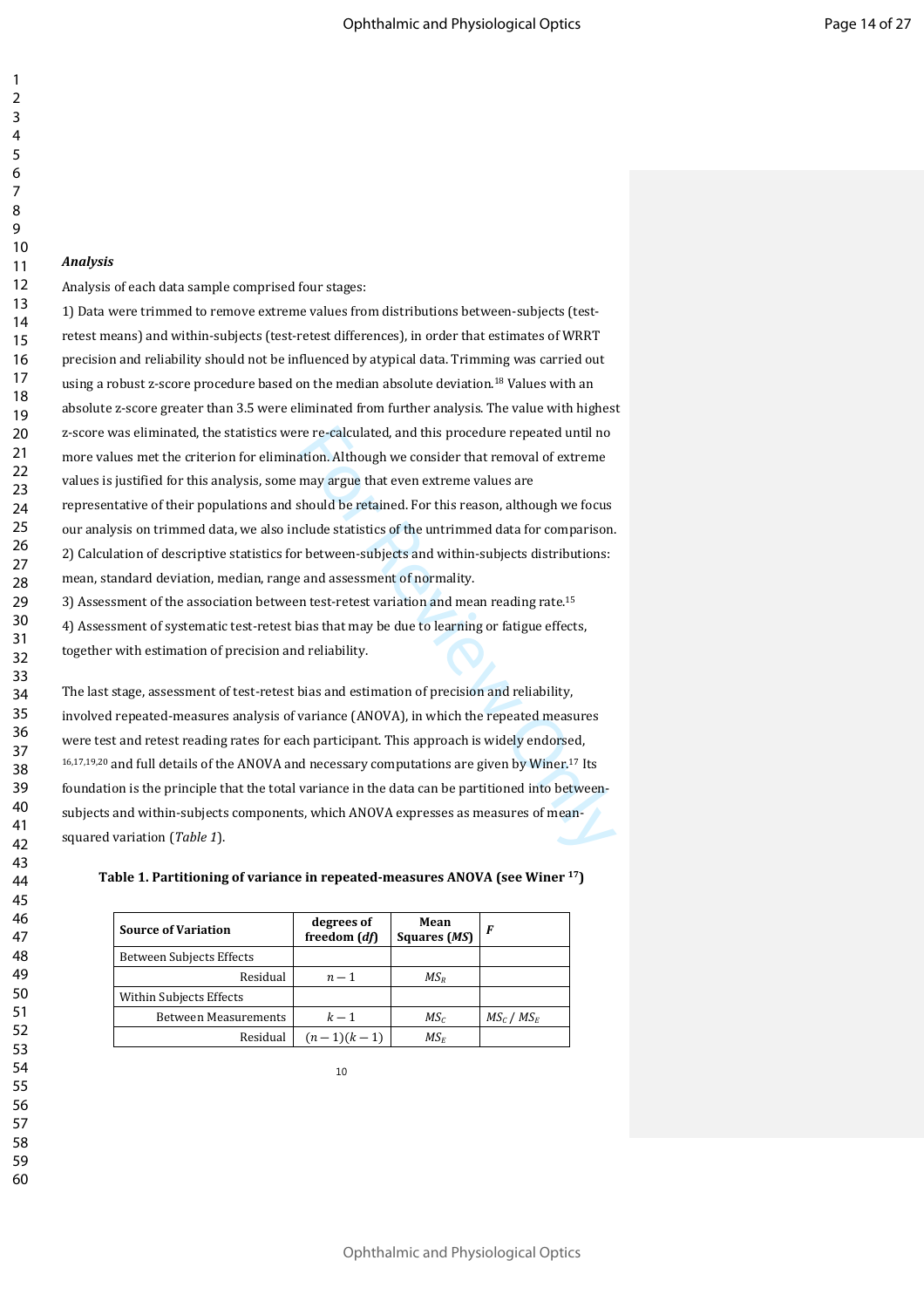$\mathbf{1}$ 

In *Table 1*, the expressions for degrees of freedom (*df*) are for samples with *n* subjects (participants) and *k* repeated measurements per subject. In test-retest studies then *k* = 2. The denotation of mean squares values (*MS*) follows the example of Koo and Li.<sup>20</sup> Note that the partitioning of data variance shown here allows analysis to be conducted on the basis of both one-way and two-way ANOVA models.16,17,19

propriate for the study being undertaken. Koo and Li <sup>20</sup><br>plving test-retest reliability (as is the case here) they<br>ects, absolute agreement model, designated Model 2 by<br>e reliability estimate takes account of both random The choice of ANOVA model must be appropriate for the study being undertaken. Koo and Li<sup>20</sup> discuss this in detail and for studies involving test-retest reliability (as is the case here) they recommend use of a two-way, mixed-effects, absolute agreement model, designated Model 2 by Shrout and Fleiss.<sup>19</sup> Under this model, the reliability estimate takes account of both random error (precision or consistency) and systematic error (bias or agreement) between test and retest measurements. Here, however, we use Shrout and Fleiss Model 3, described by Koo and Li <sup>20</sup> as 'two-way, mixed-effects, consistency', which ignores systematic bias, because our intention is to include Bland-Altman analysis of test-retest repeatability, which assesses agreement and consistency separately,<sup>12</sup> and the only intraclass correlation model fully consistent with this analysis is that designated by Shrout and Fleiss<sup>19</sup> as intraclass correlation coefficient (ICC) (3,1). Under this model, precision (standard error of measurement) is estimated by the square root of the within-subjects residual mean square value, i.e.,  $s_w\!=\!\sqrt{M S_E}$ , and the reliability of a single measurement is estimated by intraclass correlation coefficient ICC (3,1) which is calculated thus:  $r_1 = \frac{(MS_R - MS_E)/(MS_R + (k-1)MS_E)}{MS_R + (k-1)MS_E}$ .<sup>19,20</sup> The F value in *Table 1*, given by  $MSc/MS_E$  is used to assess bias, as it evaluates the mean difference between test and retest measurements, giving a result equivalent to the paired t-test  $(F = t^2)$ .

# **Results**

# **Data trimming and descriptive statistics**

A number of atypically high or low reading rates, and atypically high test-retest differences were identified and eliminated from each sample using the trimming procedure described previously.<sup>18</sup>

The percentages of the data removed from Sample A to D were, respectively: 1.7%, 10.0%, 1.5% and 3.6%. All the following results are for trimmed data samples unless indicated otherwise.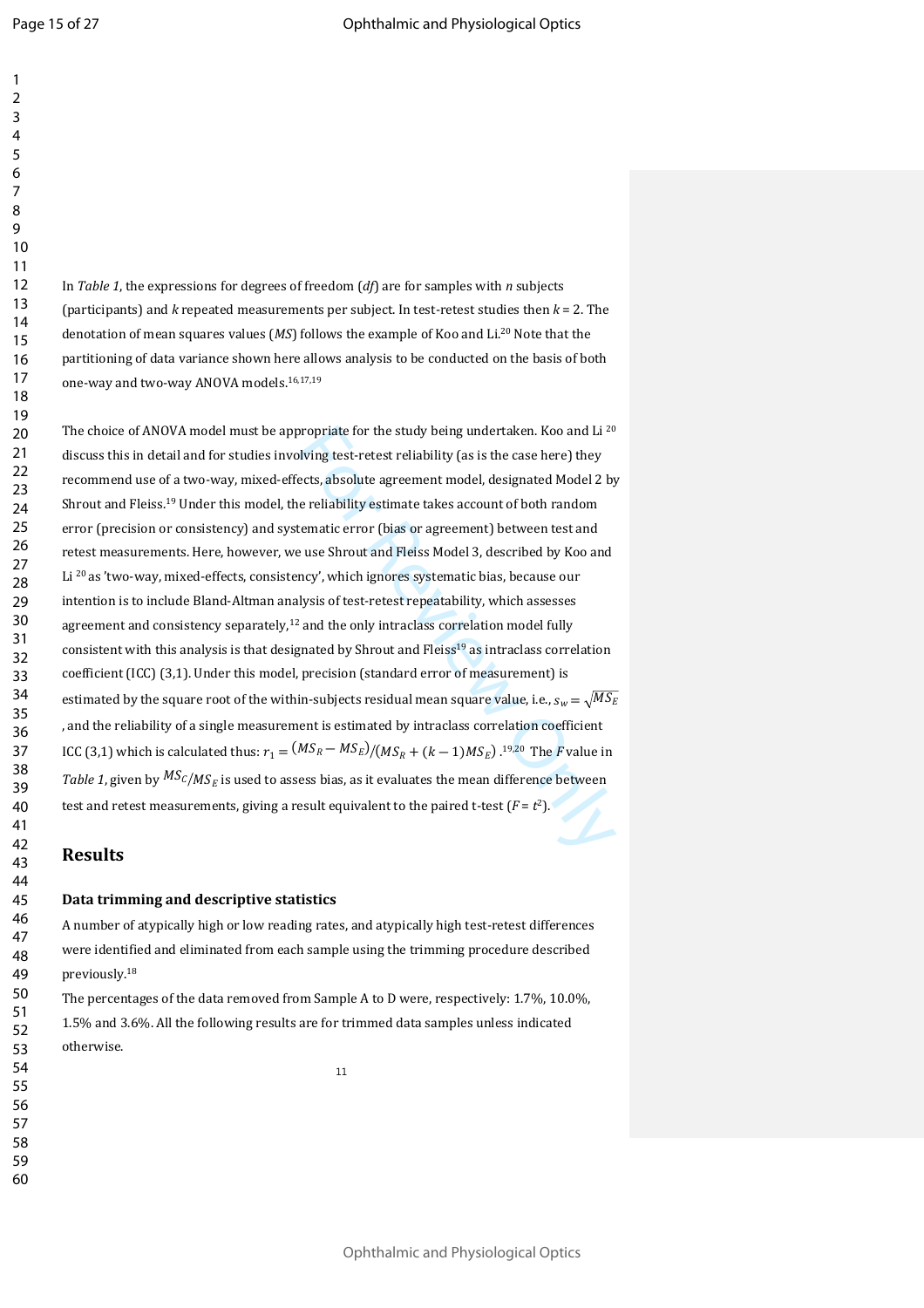*Figure 2* shows distributions of mean reading rates, and descriptive statistics are in *Table 2*.

#### **INSERT FIGURE 2 ABOUT HERE**

#### **Table 2. Descriptive statistics of test-retest means**

| Sample | Trimmed | Mean  | <b>SD</b>         | Min - Max (Range) | Median | Skewness | Kurtosis |
|--------|---------|-------|-------------------|-------------------|--------|----------|----------|
|        |         |       | $S_{\mathcal{X}}$ |                   |        |          |          |
| А      | 118     | 183.5 | 28.3              | $114 - 257(143)$  | 187    | $-0.036$ | 0.167    |
|        | 90      | 159.2 | 23.8              | $104 - 224(120)$  | 156    | 0.144    | $-0.172$ |
|        | 787     | 111.1 | 25.4              | $40 - 194(154)$   | 110    | 0.361    | 0.125    |
|        | 134     | 94.5  | 25.7              | $32 - 168(136)$   | 95.8   | 0.138    | 0.212    |

Mean reading rates differed significantly among the four samples in the study:  $F(3,1125)$ = 387.8,  $p < 0.001$ ,  $\eta_p^2 = 0.508$  and, as expected, mean reading rates for adults (Samples A and B) were higher than those for children (Samples C and D):  $F(1,1127) = 989.3, p < 0.001, \eta_p^2 =$ 0.467.

114 - 257 (143) 187 - 0.036<br>
104 - 224 (120) 156 - 0.144 - 0.172<br>
10-124 (154) 110 - 0.361 - 0.125<br>
32 - 168 (136) 95.8 - 0.138 - 0.212<br>
128 among the four samples in the study:  $F(3,1125)$ <br>
23 - 168 (136) 95.8 - 0.138 - Descriptive statistics of the distributions of test-retest differences are given in *Table 3*. As will be shown later, test-retest statistics in this form may be used to assess the agreement (bias) and repeatability (precision) in repeated measurements.<sup>12</sup> The mean difference  $\overline{d}$  is a measure of agreement, and the standard deviation of differences  $s_d$  is a measure of repeatability. The 95% limits of repeatability given in *Table 3* are calculated from the standard deviation of differences thus:  $\overline{d} \pm 1.96 \times s_d$ .

### **Table 3. Descriptive statistics of test-retest differences**

| Sample | Trimmed | Mean    | <b>SD</b> | Lower    | Upper | Skewness | Kurtosis |
|--------|---------|---------|-----------|----------|-------|----------|----------|
|        | n       | d       | $S_d$     | 95%      | 95%   |          |          |
|        |         |         |           | Limit    | Limit |          |          |
| А      | 118     | $-1.58$ | 16.26     | $-33.45$ | 30.30 | $-0.150$ | 0.250    |
| B      | 90      | $-0.06$ | 5.38      | $-10.60$ | 10.50 | $-0.419$ | 0.061    |
| C      | 787     | 1.00    | 9.53      | $-17.67$ | 19.68 | $-0.076$ | 0.470    |
| D      | 134     | 1.66    | 8.78      | $-15.55$ | 18.88 | 0.054    | $-0.070$ |

## **Test-retest differences and mean reading rates**

60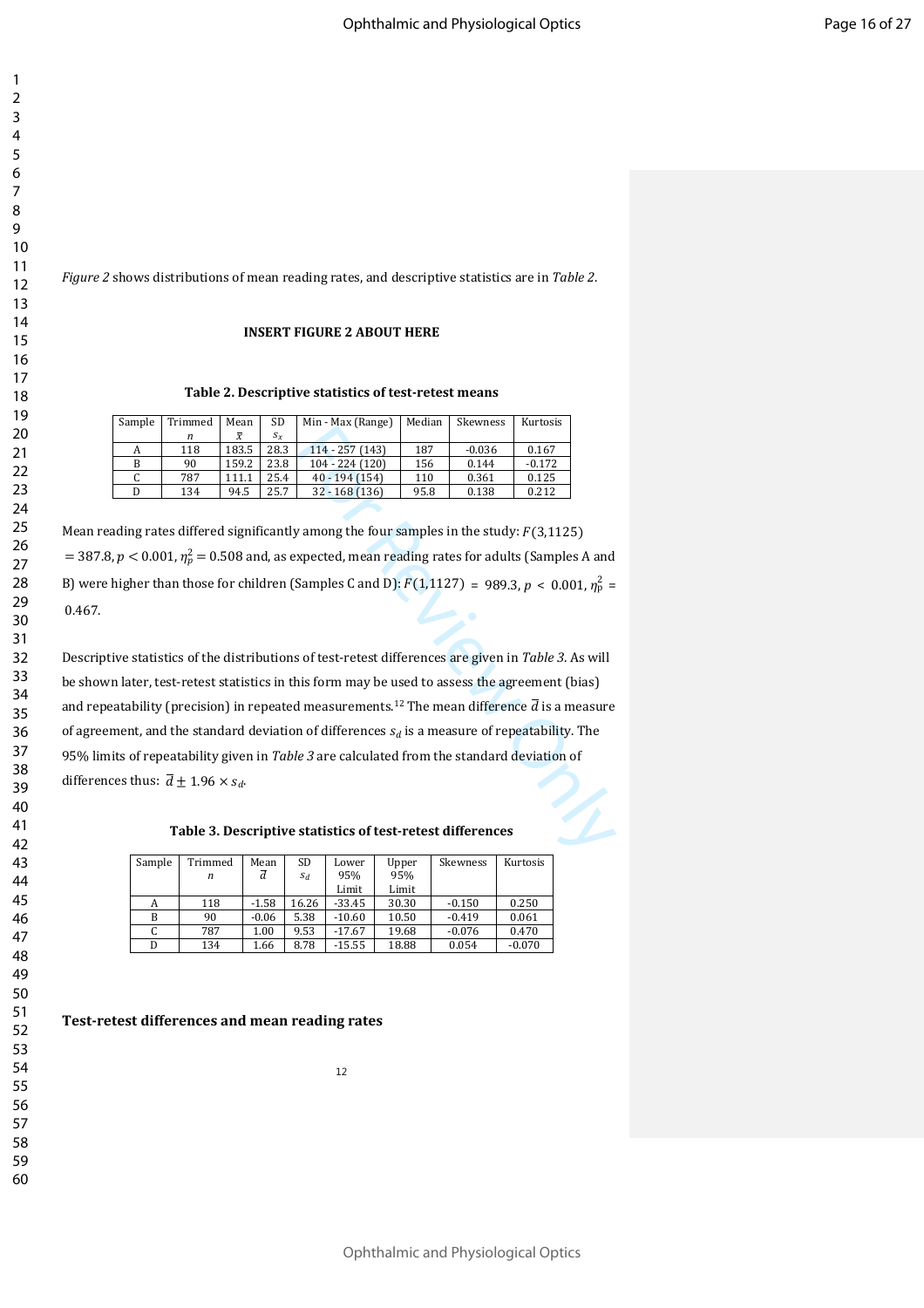$\mathbf{1}$  $\overline{2}$  $\overline{\mathbf{3}}$ 

59 60

Statistics in *Table 4* confirm the lack of any systematic association (proportionality) between absolute test-retest differences and means.<sup>15</sup>

## **Table 4. Association of absolute test-retest difference and mean**

| Sample | Kendall's<br>Trimmed |          | Kendall's<br>Regression |          | Regression | Regression |  |
|--------|----------------------|----------|-------------------------|----------|------------|------------|--|
|        | n                    | Tau      |                         | Slope    | Slope SE   | $R^2$      |  |
| А      | 118                  | 0.007    | 0.907                   | 0.013    | 0.034      | 0.001      |  |
| B      | 90                   | $-0.004$ | 0.961                   | $-0.006$ | 0.014      | 0.002      |  |
| u      | 787                  | 0.057    | 0.020                   | 0.023    | 0.009      | 0.009      |  |
|        | 134                  | 0.025    | 0.678                   | 0.011    | 0.018      | 0.003      |  |

## **Bias, precision and reliability**

*Figure 3* shows (Bland-Altman) plots of test-retest differences against mean reading rates.<sup>12</sup>

# **INSERT FIGURE 3 ABOUT HERE**

Solid horizontal lines in *Figure 3* indicate mean difference  $\overline{d}$  (test-retest bias) and dashed lines indicate the 95% limits of repeatability as shown in *Table 3*. The standard deviation of testretest differences is a measure of repeatability (precision) and may be used to determine the within-subjects standard deviation (standard error of measurement) thus:  $s_w = s_d/\sqrt{2}$ .

0.678 0.011 0.018 0.003<br>
Exect-retest differences against mean reading rates.<sup>12</sup><br>
FIGURE 3 ABOUT HERE<br>
e mean difference  $\overline{d}$  (test-retest bias) and dashed lines<br>
as shown in *Table 3*. The standard deviation of test Estimates of test-retest bias  $\bar{d}$  and precision (expressed in terms of the standard deviation of test-retest differences)  $s_d$  for each sample are presented in *Figure 3* and *Table 3*, in the context of Bland-Altman analysis.<sup>12</sup> These, along with estimates of reliability may also be obtained by two-way, repeated-measures ANOVA (Shrout & Fleiss, Model 3) described previously. *Table 5* shows evaluation of test-retest bias for each sample, and *Table 6* provides a summary of precision and reliability estimates and their 95% confidence intervals.<sup>19</sup>

#### **Table 5. Evaluation of test-retest bias**

| Sample | F     | Ŋ     | ηï      |
|--------|-------|-------|---------|
|        | 1.109 | 0.295 | 0.009   |
|        | 0.010 | 0.922 | < 0.001 |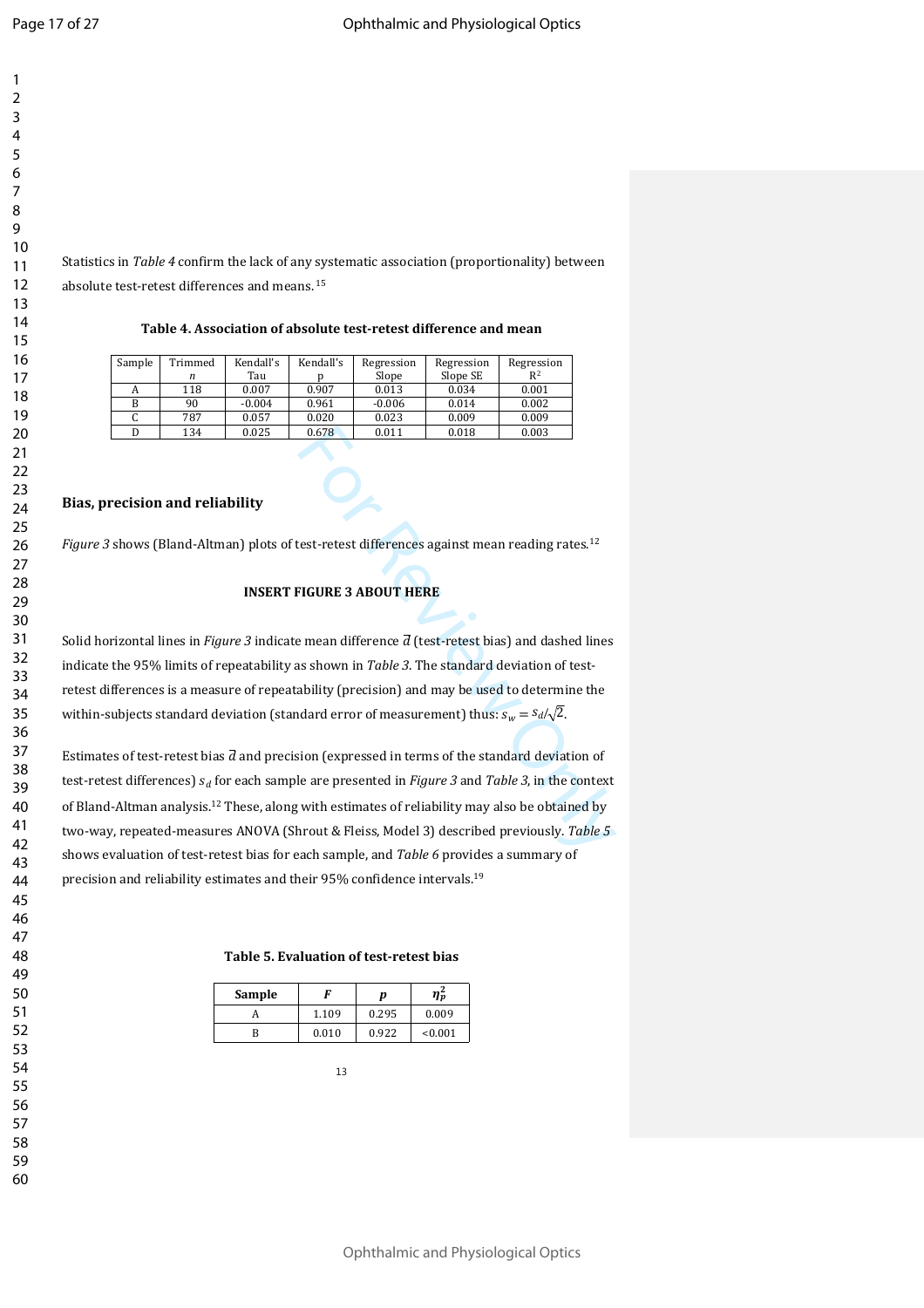| ີ | ээ<br>$\mathbf{0}$ . | 0.003          |       |
|---|----------------------|----------------|-------|
|   | τ.υ                  | 20<br>ت<br>v.v | ບ.ບວວ |

# **Table 6. Precision and reliability estimates, and confidence limits**

|        |                                           | Precision                    | Reliability                         |                                     |                                           |                                   |                                   |
|--------|-------------------------------------------|------------------------------|-------------------------------------|-------------------------------------|-------------------------------------------|-----------------------------------|-----------------------------------|
| Sample | Bland-Altman<br>$s_d$ ( = $s_w\sqrt{2}$ ) | $S_W \approx \hat{\sigma}_w$ | $\hat{\sigma}_w$<br>lower<br>95% CL | $\hat{\sigma}_w$<br>upper<br>95% CL | $r_1 \approx \hat{\rho}_1$<br>ICC $(3,1)$ | $\hat{\rho}_1$<br>lower<br>95% CL | $\hat{\rho}_1$<br>upper<br>95% CL |
| A      | 16.26                                     | 11.50                        | 10.20                               | 13.19                               | 0.848                                     | 0.695                             | 0.927                             |
| B      | 5.38                                      | 3.80                         | 3.32                                | 4.46                                | 0.975                                     | 0.952                             | 0.987                             |
| C      | 9.53                                      | 6.74                         | 6.42                                | 7.09                                | 0.932                                     | 0.681                             | 0.987                             |
| D      | 8.78                                      | 6.21                         | 5.55                                | 7.06                                | 0.943                                     | 0.873                             | 0.975                             |

# **Table 7. Descriptive statistics (untrimmed data)**

|                                                                                                                                                                                                                          | $S_d$ ( $-S_wV^2$ )           |                        |                             | 95% CL                               | 95% CL | 100(3,1)               | <b>JJ70 UL</b>                            | <b>9970 UL</b>        |                         |  |  |  |
|--------------------------------------------------------------------------------------------------------------------------------------------------------------------------------------------------------------------------|-------------------------------|------------------------|-----------------------------|--------------------------------------|--------|------------------------|-------------------------------------------|-----------------------|-------------------------|--|--|--|
| A                                                                                                                                                                                                                        | 16.26                         | 11.50                  |                             | 10.20                                | 13.19  | 0.848                  | 0.695                                     | 0.927                 |                         |  |  |  |
| B                                                                                                                                                                                                                        | 5.38                          | 3.80                   |                             | 3.32                                 | 4.46   | 0.975                  | 0.952                                     | 0.987                 |                         |  |  |  |
| C.                                                                                                                                                                                                                       | 9.53                          | 6.74                   |                             | 6.42                                 | 7.09   | 0.932                  | 0.681                                     | 0.987                 |                         |  |  |  |
| D                                                                                                                                                                                                                        | 8.78                          | 6.21                   |                             | 5.55                                 | 7.06   | 0.943                  | 0.873                                     | 0.975                 |                         |  |  |  |
| inally, for completeness, Tables 7 and 8 give descriptive statistics and estimates of precision<br>nd reliability obtained from the original untrimmed data samples.<br>Table 7. Descriptive statistics (untrimmed data) |                               |                        |                             |                                      |        |                        |                                           |                       |                         |  |  |  |
|                                                                                                                                                                                                                          |                               |                        |                             |                                      |        |                        |                                           |                       |                         |  |  |  |
|                                                                                                                                                                                                                          |                               |                        |                             | Between-Subjects (Test-Retest Means) |        |                        | Within-Subjects (Test-Retest Differences) |                       |                         |  |  |  |
| Sample                                                                                                                                                                                                                   | Untrimmed<br>$\boldsymbol{n}$ | Mean<br>$\overline{x}$ | <b>SD</b><br>$S_{\Upsilon}$ | Min-Max<br>(Range)                   | Median | Mean<br>$\overline{d}$ | <b>SD</b><br>$S_d$                        | Lower<br>95%<br>Limit | 95%                     |  |  |  |
| A                                                                                                                                                                                                                        | 120                           | 183.5                  | 30.2                        | $95 - 267$<br>(172)                  | 187    | $-1.54$                | 16.15                                     | $-33.19$              | Upper<br>Limit<br>30.11 |  |  |  |
| B                                                                                                                                                                                                                        | 100                           | 160.7                  | 29.3                        | 73 - 283<br>(210)                    | 156    | $-0.47$                | 7.67                                      | $-15.50$              |                         |  |  |  |
| $\mathsf{C}$                                                                                                                                                                                                             | 799                           | 111.4                  | 26.4                        | $40 - 240$<br>(200)                  | 110    | 0.62                   | 11.19                                     | $-21.31$              | 14.56<br>22.55          |  |  |  |

**Table 8. Precision and reliability estimates, and confidence limits (untrimmed data)**

|        |                                           | Precision                    |                                     | Reliability                         |                                        |                                   |                                   |
|--------|-------------------------------------------|------------------------------|-------------------------------------|-------------------------------------|----------------------------------------|-----------------------------------|-----------------------------------|
| Sample | Bland-Altman<br>$s_d$ ( = $s_w\sqrt{2}$ ) | $S_W \approx \hat{\sigma}_w$ | $\hat{\sigma}_w$<br>lower<br>95% CL | $\hat{\sigma}_w$<br>upper<br>95% CL | $r_1 \approx \hat{\rho}_1$<br>ICC(3,1) | $\hat{\rho}_1$<br>lower<br>95% CL | $\hat{\rho}_1$<br>upper<br>95% CL |
| A      | 16.15                                     | 11.42                        | 10.13                               | 13.08                               | 0.867                                  | 0.728                             | 0.937                             |
| B      | 7.67                                      | 5.42                         | 4.76                                | 6.30                                | 0.966                                  | 0.933                             | 0.983                             |

14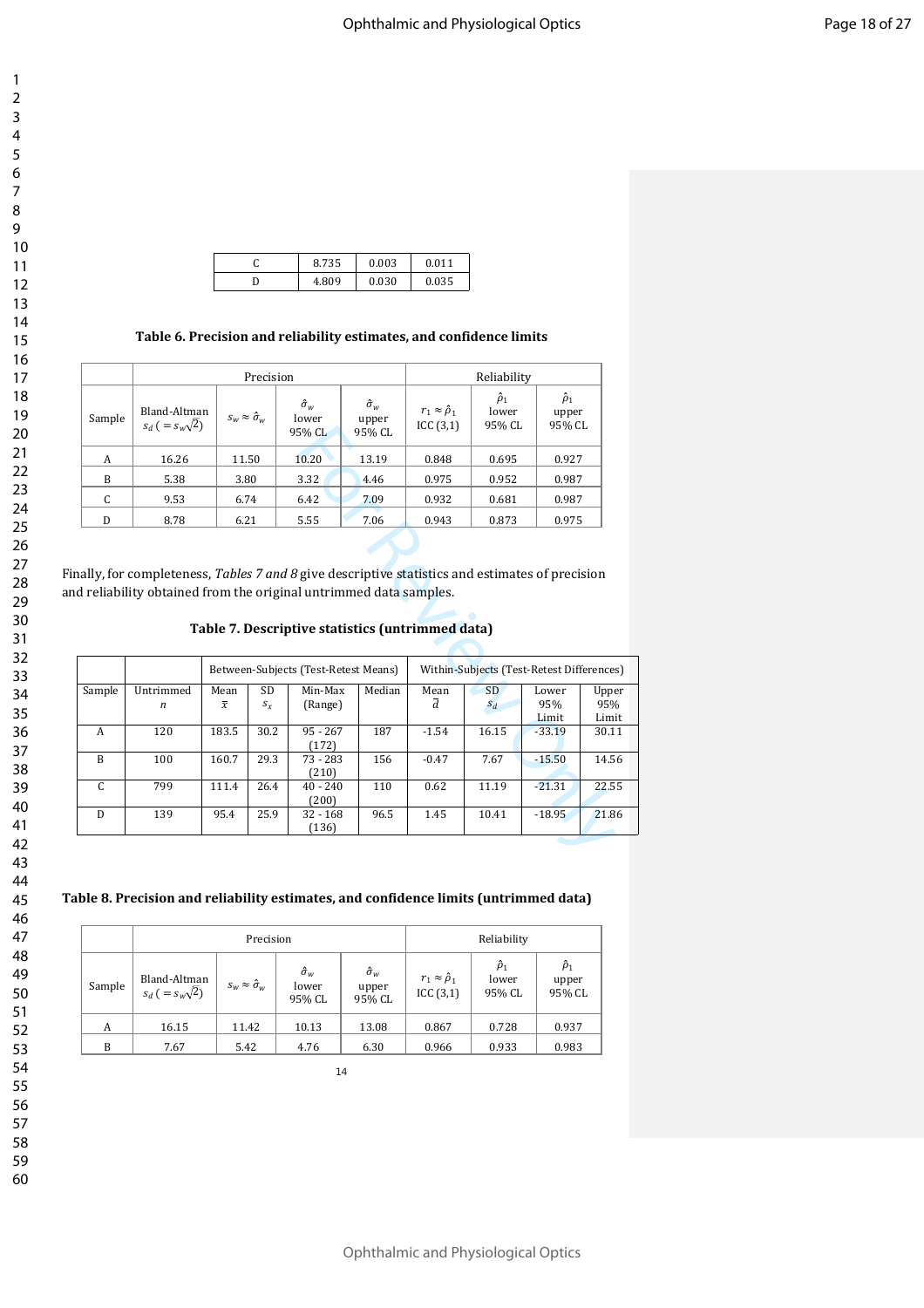| 1                             |                    |
|-------------------------------|--------------------|
| ,                             |                    |
| ξ                             |                    |
| 4                             |                    |
| 5                             |                    |
| 6                             |                    |
|                               |                    |
| ۶<br>3                        |                    |
| $\overline{\phantom{a}}$<br>J |                    |
|                               |                    |
|                               | 10                 |
| 1                             | $\mathbf{1}$       |
| $\mathbf{1}$                  | 2                  |
| Ī.                            | ξ                  |
|                               | 14                 |
|                               | 15                 |
|                               | 16                 |
| 17                            |                    |
|                               | 18                 |
| 19                            | J                  |
|                               |                    |
|                               | 20                 |
| $\overline{2}$                | 1                  |
| $\overline{ }$                | 2                  |
| $\overline{2}$                | ξ                  |
| $\overline{2}$                | 4                  |
|                               | 25                 |
|                               | 26                 |
| $\overline{\mathbf{r}}$       |                    |
|                               | 28                 |
|                               | $\frac{1}{2}$<br>١ |
|                               |                    |
|                               |                    |
|                               | 30                 |
| }                             | 1                  |
| Š                             | 2                  |
| $\mathbf{S}$                  |                    |
|                               | $\overline{34}$    |
|                               | $\overline{35}$    |
|                               | 36                 |
|                               |                    |
|                               | $\frac{1}{2}$      |
|                               | šξ<br>١            |
|                               | 39                 |
|                               | 40                 |
| 41                            |                    |
| 42                            |                    |
| 43                            |                    |
| 44                            |                    |
| 45                            |                    |
| 46                            |                    |
| 47                            |                    |
| 48                            |                    |
|                               |                    |
|                               | 49                 |
|                               | 50                 |
| 51                            |                    |
| 52                            |                    |
| $\overline{5}$                | 3                  |
| 54                            |                    |
|                               | 55                 |
| 56                            | I                  |
| 57                            | 58                 |

59 60

| ◡ | 1 Q   | 7 01 | 7.54 | റാ<br>0.32 | 0.914 | 0.609 | 0.984 |
|---|-------|------|------|------------|-------|-------|-------|
|   | 10.41 | 7.36 | 6.59 | 8.35       | 0.923 | 0.826 | 0.967 |

# **Discussion**

## **WRRT reading rates and variation**

). The standard deviations of the four samples are<br>
sinding of large variation in reading rates between-<br>
f 138 wcpm between the slowest and fastest readers,<br>
rates of adults and children. The trimming of our data<br>
e read The distributions of mean test and retest reading rates (*Figure 2*) and their descriptive statistics (*Table 2*) show that, as expected, adults (Samples A and B) read more quickly on average than children (Samples C and D). The standard deviations of the four samples are similar and their values show a general finding of large variation in reading rates betweensubjects, with an overall average range of 138 wcpm between the slowest and fastest readers, and considerable overlap in the reading rates of adults and children. The trimming of our data to remove extreme values means that the reading rate distributions reported here will be representative of the large majority of individuals of similar age. Some, but not many young adults read the WRRT at rates of less than 100-120 wcpm, most read from 150 to 200 wcpm (approximately the inter-quartile range) and some read more quickly. Similarly, most children towards the end of primary school (age 10-11 years) read around 90 to 125 wcpm, but some children manage only 60 to 80 wcpm or less. Such children, the 'slow readers', are those who may have some specific difficulty, visual or otherwise, and in whom some form of intervention may be therefore beneficial to aid development of their reading rate and fluency.

# **Bias, precision and reliability of the WRRT**

As discussed previously, estimation of test precision using the overall within-subject standard deviation  $s_w$  assumes there is no association between participants' variability and their mean scores. In other words, the random (measurement) error in the test should not depend upon whether a subject is a slow or a fast reader. *Table 4* shows statistics of the association between absolute test-retest differences and mean reading rates for participants in each of the four samples in the study.<sup>15</sup> In general these show very low correlations and shallow regression slopes, confirming that there is no evidence that the magnitude of test-retest difference depends upon reading rate. Therefore, we conclude that using within-subjects standard deviation  $s_w$  as an estimate of overall test precision in each sample is justified. The implications of this will be discussed later.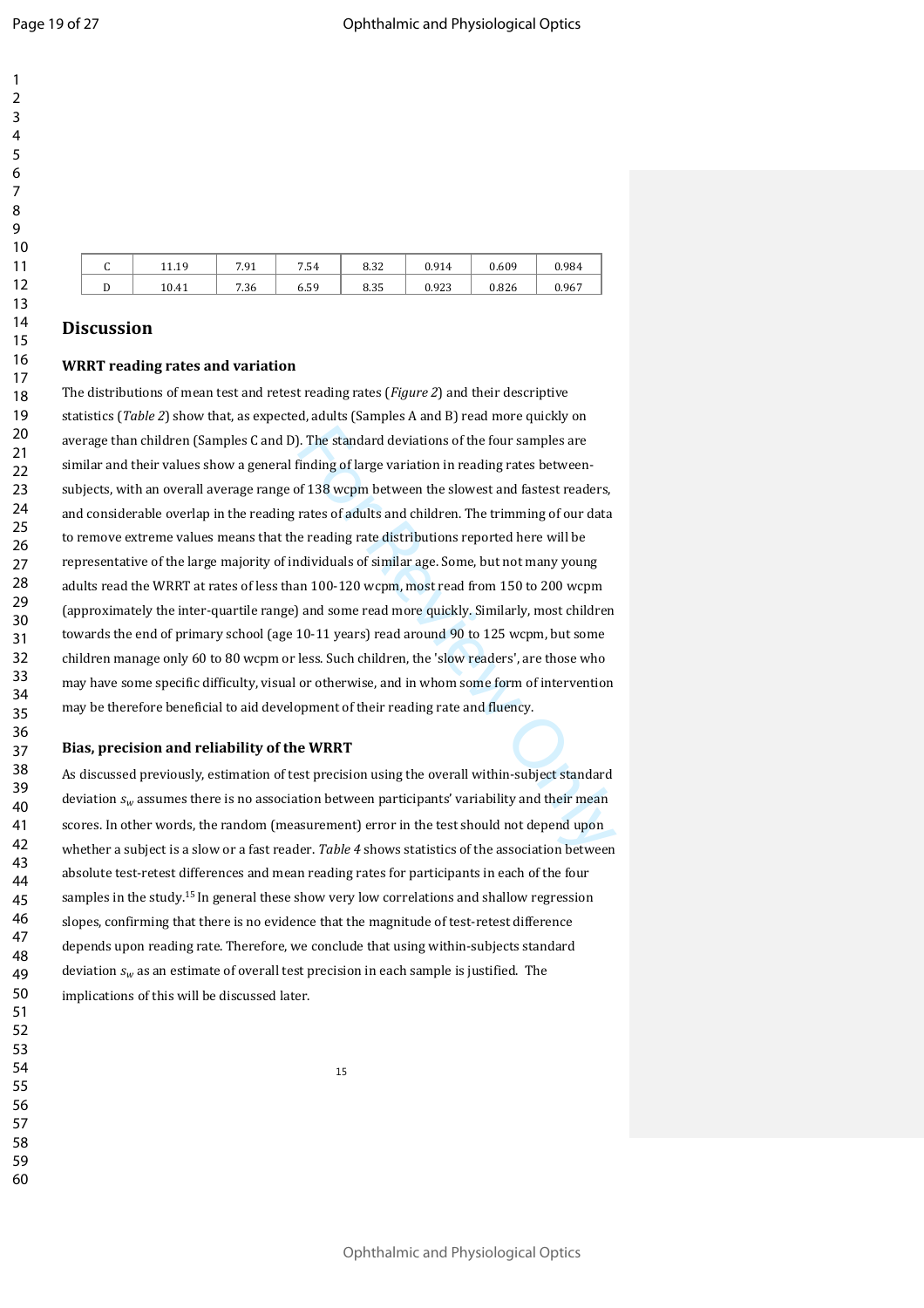*Table 5* shows the evaluation of test-retest bias obtained from ANOVA using the singlemeasurement, two-way, repeated-measures, mixed-effects, consistency model.19,20 Note that the *F* statistics and corresponding *p*-values assess bias by comparing test and retest measurements. This is equivalent to using the paired t-test. For Samples A and B we note that *p*-values are relatively large, confirming no systematic bias between test and retest measures, whereas  $p < 0.05$  for Samples C and D suggesting there is evidence of test-retest bias that may be the result of practice or fatigue effects. However, in all samples the effect size, indicated by partial eta-squared ( $\eta_p^2$ ), is small so we conclude that the evidence for bias in all samples is weak and that measurements with the WRRT appear overall not to be susceptible to learning or fatigue effects (see also Bland-Altman plots, *Figure 3*).

onclude that the evidence for bias in all samples is<br>VRRT appear overall not to be susceptible to learning<br>plots, *Figure 3*).<br>On, that is the within-subjects standard deviation (or<br>95% confidence limits. Precision may be *Table 6* gives estimates of WRRT precision, that is the within-subjects standard deviation (or standard error of measurement)  $s_w$  and 95% confidence limits. Precision may be calculated in two ways that give equivalent results. First, from the standard deviation of test-retest differences  $s_d$ , we calculate the standard error in the conventional way by dividing the standard deviation by the square-root of the number of repeated measurements per subject. Since the number of measurements  $k = 2$ , therefore  $s_w = s_d/\sqrt{2}$ . The second approach to calculation of  $s_w$  is directly from the two-way ANOVA mean squares, as described previously.

The variation in estimated WRRT precision between samples is worthy of discussion. There is a remarkable similarity in the  $s_w$  values for the two samples of children (C and D), given the marked differences in their locations and characteristics. On the other hand, adult samples (A and B) seem distinctly different from one another, with Sample A showing much poorer repeatability. This difference is seen very clearly in *Figure 3*. The most likely explanations for the variation in Sample A are that: i) the two different, inexperienced student assistants responsible for data collection may have introduced variance in how they instructed participants and/or recorded measurements - although in our experience the latter seems less likely, and/or ii) participants themselves may have been less assiduous in following instructions on how to approach reading of the passages. In general, this interpretation would indicate that WRRT is (unsurprisingly) susceptible to the effects of instruction and the reader's response to instruction. Whatever the reason, this difference in repeatability given by Samples A and B - which were otherwise comparable in being composed of young adults of similar age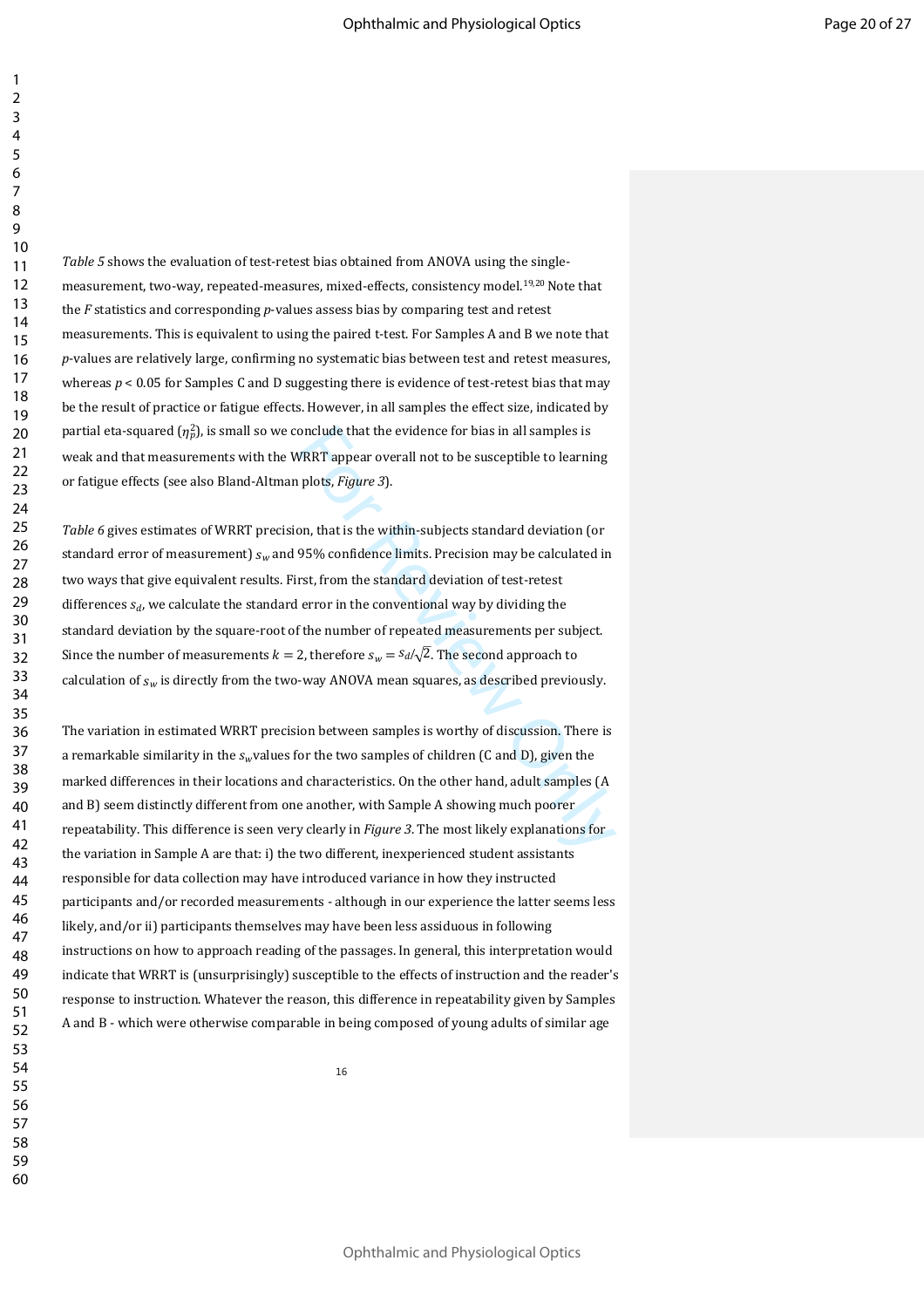$\mathbf{1}$  $\overline{2}$  $\overline{\mathbf{3}}$  $\overline{4}$ 5 6  $\overline{7}$ 8 9

and background - has implications for the use of sample precision estimates to set general criteria for change, which we discuss next.

aated  $s_w = 11.50$  wcpm as the basis of a criterion for<br>trict the criterion needs to be, set a multiple of  $s_w$  as<br>ded. A well-known approach<sup>12</sup> is to set this criterion<br>retest differences, typically using 1.96 ×  $s_d$  or An essential use of WRRT precision estimates is to determine the limits within which repeated measurements are expected to vary due to random measurement error alone, so that a criterion can be set for the required effect of any intervention that purports to bring about a true change in reading rate - that is, the minimum detectable change. To apply this principle to Sample A, for example, we take the estimated  $s_w = 11.50$  wcpm as the basis of a criterion for change and then, depending upon how strict the criterion needs to be, set a multiple of  $s_w$  as the 'threshold' value that must be exceeded. A well-known approach<sup>12</sup> is to set this criterion based on the standard deviation of test-retest differences, typically using  $1.96 \times s_d$  or (for ease of calculation)  $2 \times s_d$ . When this is expressed in terms of  $s_w$  then the corresponding values are 2.77  $\times$  s<sub>w</sub> and 2.83  $\times$  s<sub>w</sub>. If, once again, we approximate for ease of calculation, then a pragmatic criterion for minimum detectable change would be  $3 \times s_w$  (using this approximation with the precision estimates here increases the criterion value by only 1 or 2 wcpm). On this basis, *Table 9* shows precision estimates and criteria for minimum detectable change for each sample in the study. In addition, if a more demanding criterion is required (i.e., a higher threshold), then we might use the same principle applied to the upper confidence limit of estimated precision (last two columns of *Table 9*).

| Table 9. Estimates of precision and possible criteria for minimum detectable change |  |
|-------------------------------------------------------------------------------------|--|
|                                                                                     |  |

| Sample | Precision<br>$S_w \approx \hat{\sigma}_w$ | Criterion for<br>Minimum<br>Detectable Change<br>$3 \times s_w$ | Upper 95% CL<br>of Precision<br>$\hat{\sigma}_{w,III.}$ | Strict Criterion for<br>Minimum<br>Detectable Change<br>$3 \times \hat{\sigma}_{wIII.}$ |
|--------|-------------------------------------------|-----------------------------------------------------------------|---------------------------------------------------------|-----------------------------------------------------------------------------------------|
| A      | 11.50                                     | $\sim$ 35 wcpm                                                  | 13.19                                                   | $\sim$ 40 wcpm                                                                          |
| B      | 3.80                                      | $\sim$ 11 wcpm                                                  | 4.46                                                    | $\sim$ 13 wcpm                                                                          |
|        | 6.74                                      | $\sim$ 20 wcpm                                                  | 7.09                                                    | $\sim$ 21 wcpm                                                                          |
|        | 6.21                                      | $\sim$ 19 wcpm                                                  | 7.06                                                    | $\sim$ 21 wcpm                                                                          |

An important issue in the use of minimum change criteria is the scope of application. We have seen that estimates of WRRT precision in this study range from  $s_w = 3.8$  to 11.5 wcpm across four samples of participants, and thus *Table 9* shows how we might set different criteria for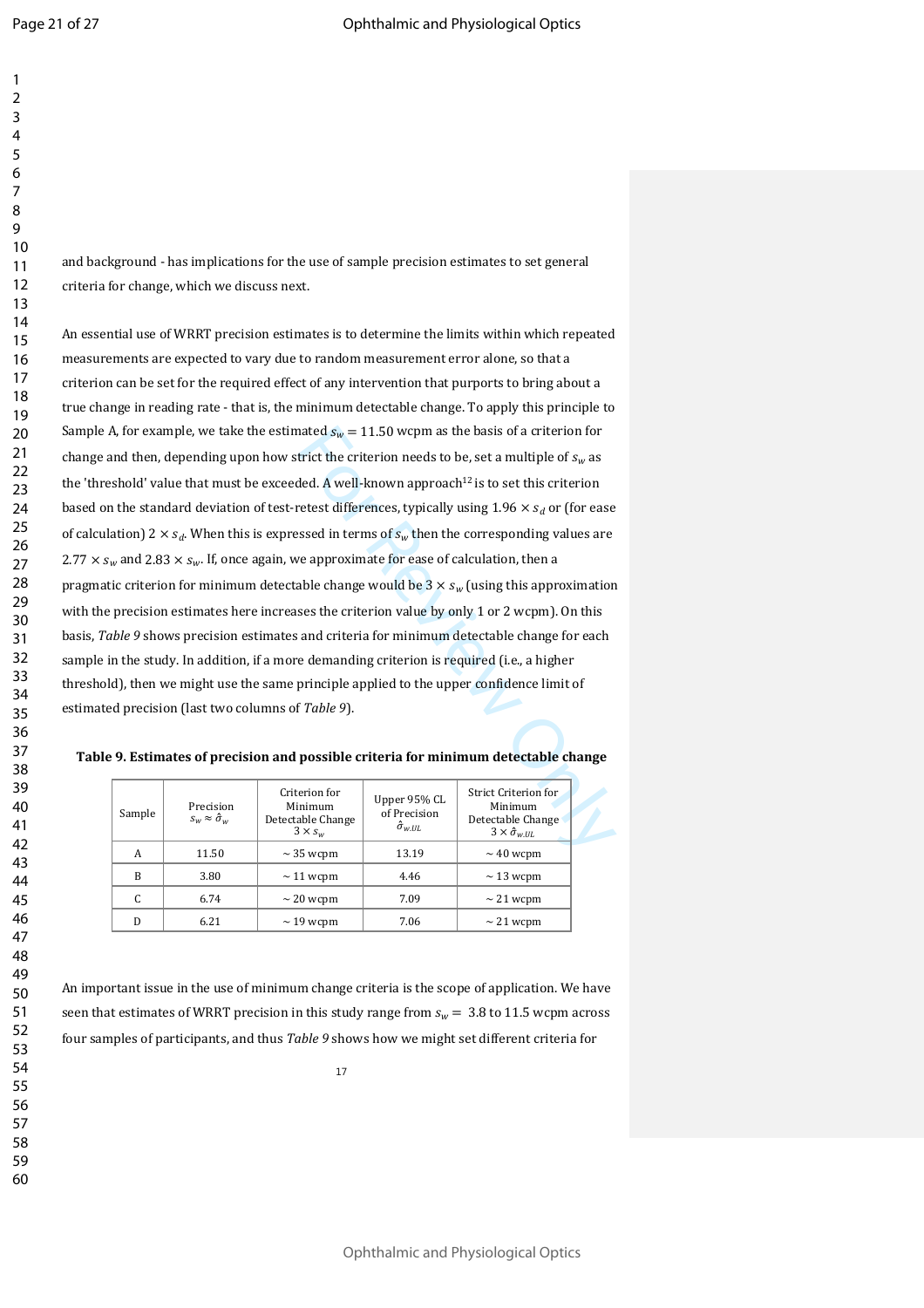change in different populations according to their respective sample estimates of test precision. In practice, however, this might be considered unwieldy and practitioners may seek a more global approach under which the same change criterion can be used for all, or at least that there should be as few criteria as possible; for example, one criterion for children and another for adults. Resolution of this question will require further research, but here we recognise two extreme possibilities: the first involving adoption of a single 'universal' change criterion for all populations and applications of the WRRT, and the second requiring that the criterion should be set for every individual based on that person's unique variability on repeated measurement.

aal based on that person's unique variability on<br>is desirable then our data can contribute to the debate<br>ted WRRT precision obtained by combining data from<br>estimate (95% CI) of 6.9 <=  $\hat{\sigma}_w$  <= 7.5. Based on this,<br>then If a single, universal criterion for change is desirable then our data can contribute to the debate on what this value should be. The estimated WRRT precision obtained by combining data from all samples is  $s_w = 7.2$ , with population estimate (95% CI) of 6.9  $\lt = \hat{\sigma}_w \lt = 7.5$ . Based on this, and the principle represented in *Table 9*, then a single criterion of  $\sim$  22 wcpm could apply as a general rule. Although this approach is appealing, and our data provide a basis for setting a suitable value, inspection of *Figure 3* shows that it is certainly not optimal. Here we see that not only does  $s_w$  vary between samples, but also that test-retest differences vary to a much greater extent between individuals within samples. The extent of this variation is such that, in each sample, there are individuals who exhibit test-retest variation much lower than the overall sample  $s_w$ , while other individuals exhibit much larger variation. For this reason, we believe that a strong case can be made, in every situation where monitoring of individual change is of concern, that the criterion for change should be based on an estimate of the baseline variation of that individual, rather than on a single, generalised population estimate.

Lastly, on the matter of criteria for change, there is a question of whether these should be expressed as a number of words correct per minute (wcpm) as in the examples discussed above, or as percentage change from the initial, baseline reading rate. Current practice is generally to express the change criterion in percentage terms, and a criterion of 15% has been proposed previously.<sup>21</sup>A caveat in the use of percentage change, however, is that the same change criterion of 22 wcpm applied to the adult samples (combined mean reading rate 171 wcpm) represents a change of  $\sim$ 13%, whereas when applied to our samples of children it represents a change of 21%. However, use of a criterion expressed as wcpm, rather than as percentage change, is justified by our finding - in all four samples - that the magnitude of test-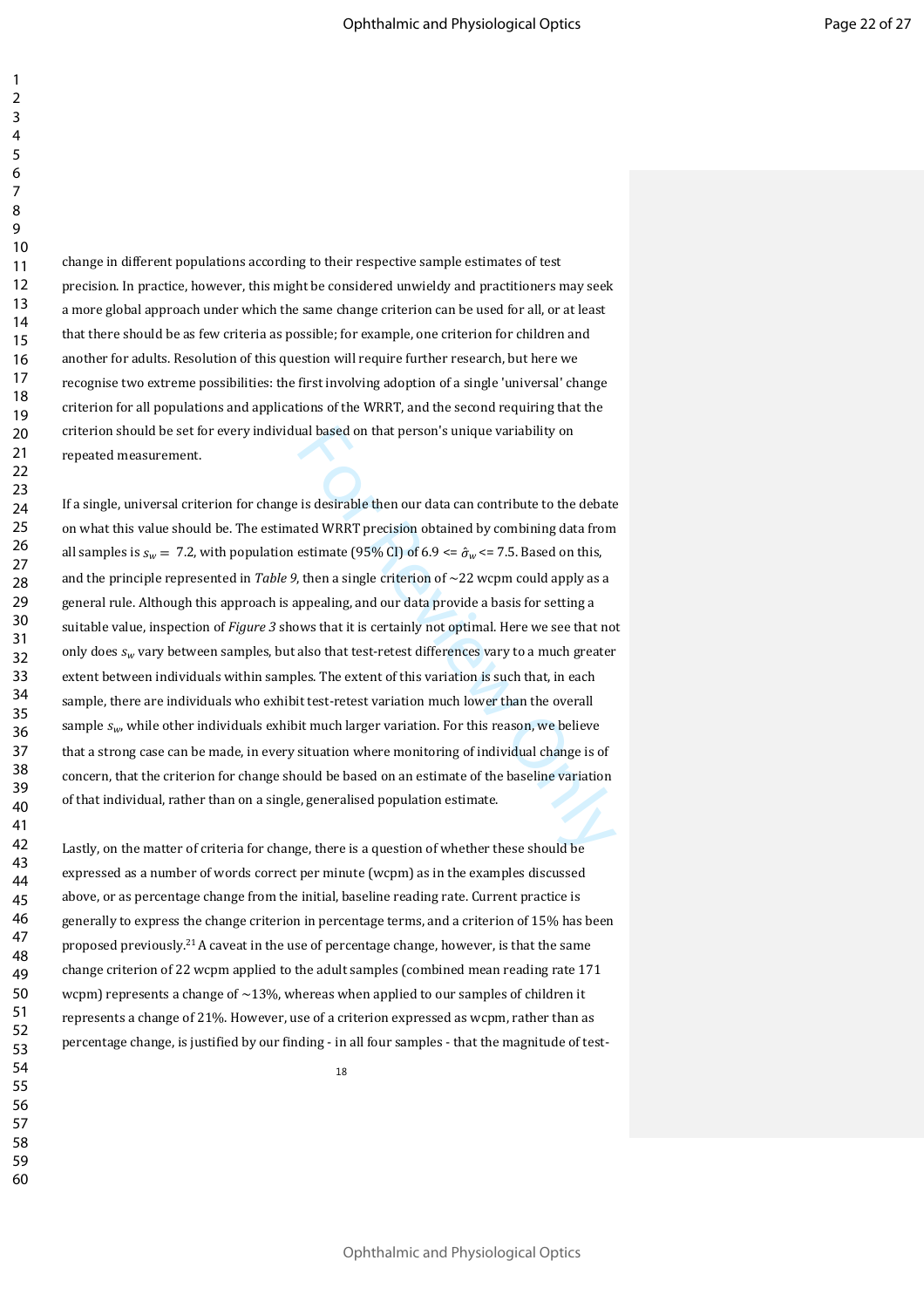$\mathbf{1}$  $\overline{2}$  $\overline{3}$  $\overline{4}$ 5 6  $\overline{7}$ 8 9

retest variation is independent of mean rate (*Table 4*). In general, therefore, we favour expressing the criterion for change in words correct per minute rather than as a percentage of the initial value. This is not to say that a change in reading rate cannot usefully be expressed as percentage change, only that the criterion for minimum detectable change should be expressed and applied in wcpm.

*Table 6* gives estimates of WRRT reliability, that is the intraclass correlation coefficient (ICC) for single measurements  $r_1$  - Shrout and Fleiss ICC (3,1) - and 95% confidence limits.<sup>19</sup> Reliability coefficients evaluate the degree to which variation between-subjects exceeds that within-subjects, and thereby indicate the ability of a test to discriminate individual differences. Using the guidance on interpretation proposed by Koo and Li, <sup>20</sup> taking account of the confidence limits of the ICC estimate, our results show that the WRRT has moderate to excellent reliability in the populations sampled.

Fleiss ICC (3,1) - and 95% confidence limits.<sup>19</sup><br>ee to which variation between-subjects exceeds that<br>e ability of a test to discriminate individual differences.<br>pposed by Koo and Li, <sup>20</sup> taking account of the<br>r results The relatively high reliability of the WRRT reflects large variation in rate of reading between individuals, which is striking in all the samples we examined (*Figure 2* and *Table 2*). Some children read faster than the average adult and, conversely, some adults read slower than the average child. It has previously been noted that in children who have similar scholastic attainment in reading, the variation in reading rate from slowest to fastest is more than a factor of 3-times, both in 7 year-olds<sup>11</sup> and 13 year-olds.<sup>22</sup> In the present study the variation in children's reading rate is even larger; whereas the highest reading rate in adults (Samples A and B) is  $\sim$ 2-times greater than the lowest, in children (Samples C and D) those with the highest reading rate were ~5-times faster than those with the lowest. Investigation of the source of this extreme variation may provide clues as to some of the causes of reading difficulty.

To conclude this section, we note that comparison of the results of analysis of trimmed and untrimmed data reveals only small differences in summary statistics and parameter estimates across the four samples (see *Tables 2, 3* and 6 versus *Tables 7* and *8*). Mean reading rates, between- and within-subjects, differ in trimmed and untrimmed samples by less than 1 wcpm on average, and corresponding standard deviations differ by only 1 to 2 wcpm. Estimates of precision in trimmed and untrimmed samples differ by less than 1 wcpm on average, while estimates of reliability differ by less than 0.01 wcpm.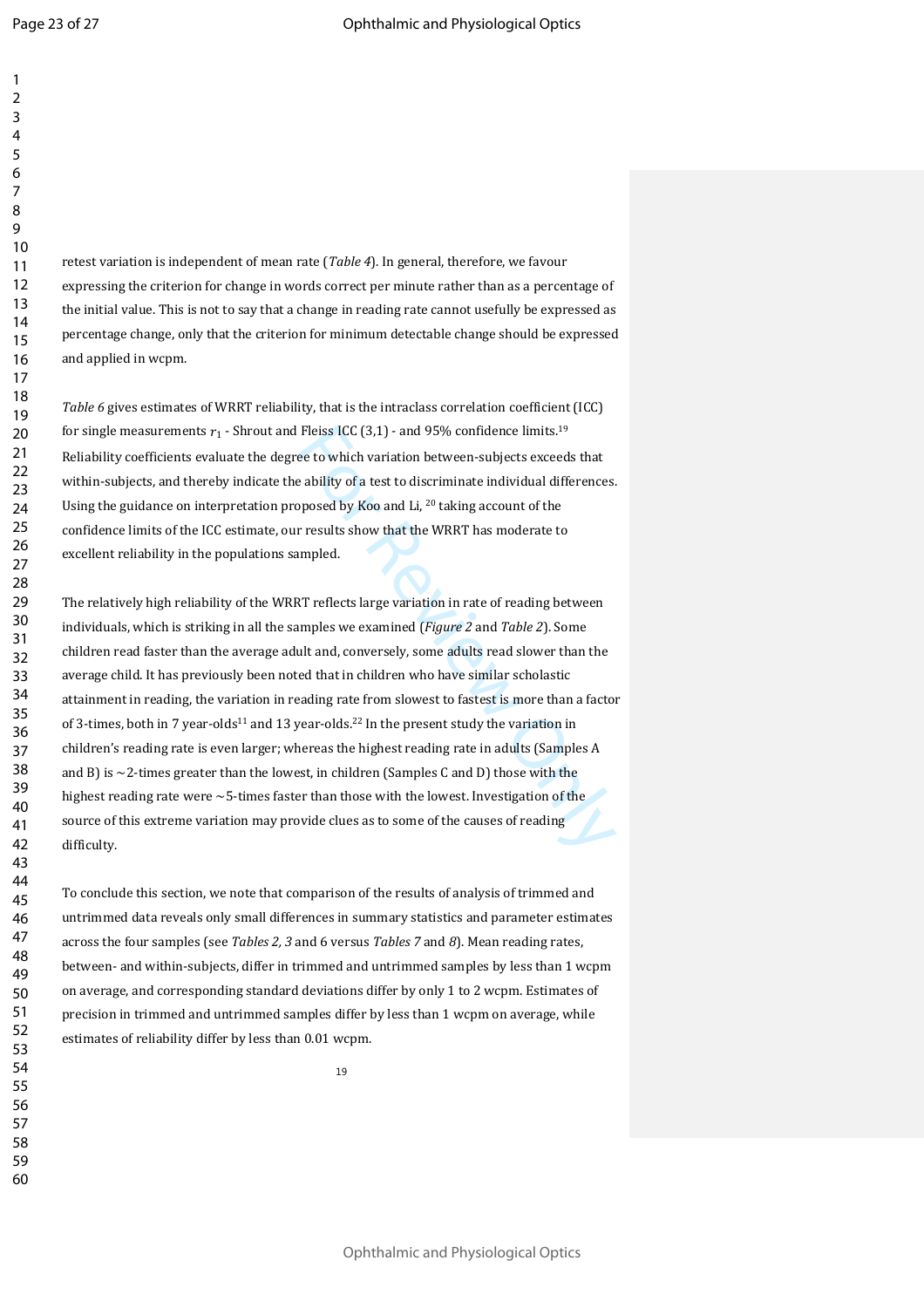#### **Applications of the WRRT**

There are many tests of reading ability, some aimed at children who are acquiring reading skills and others aimed at skilled adult readers whose reading ability is somehow impaired, perhaps by dyslexia, loss of vision or cognitive decline. Some of these tests use passages of meaningful text to assess comprehension, word identification accuracy (decoding ability) and/or reading rate (fluency), $22,23$  while others use isolated words and sometimes non-words to assess decoding accuracy or efficiency (i.e., rate).<sup>24</sup> Unlike the WRRT, however, none of these tests attempts to separate assessment of reading rate/fluency from assessment of decoding ability and/or comprehension, and the consequence is that the influences of cognitive and language skills that underpin decoding and comprehension are confounded with the influences of visual and ocular motor skills and speed of processing/naming, which are important in determining rate of reading.

*r* (i.e., rate).<sup>24</sup> Unlike the WRRT, however, none of these freading rate/fluency from assessment of decoding onsequence is that the influences of cognitive and and comprehension are confounded with the influences ed of Here we have shown that the statistical properties of the WRRT support its use for monitoring reading rate change within individuals over time, and also for assessing differences in reading rate between individuals. The WRRT can be used with people of any age, including young children having limited word knowledge and vocabulary and, by minimising or eliminating the influences of decoding ability and comprehension, the WRRT provides a measure of reading rate that should be more sensitive than other tests to the influences of visual and ocular motor factors.

Although the WRRT has been most widely used to assess the effects of a particular form of visual intervention (coloured overlays) on reading rates in children,<sup>11,25,26</sup> it has also been used in other contexts in which primary interest is the effect on reading of visual and/or ocular motor factors. For example, in previous studies, reading rate on the WRRT has been shown to be affected by aspects of typography such as the spatial periodicity of text, font size (x-height) and font design in reading schemes for children.<sup>27,28</sup> Other researchers have used WRRT to assess reading rates and interventions in cases of visual asthenopia,<sup>29</sup> age-related macular degeneration,  $30,31$  dry eye disease  $32$  and binocular vision anomalies,  $33$  and to assess whether individuals using 3D displays may be susceptible to visual fatigue due to the demands of such displays on binocular visual and ocular motor functions.<sup>34</sup> Given the simple principles of design it is easy to create in languages other than English, and versions have been developed in a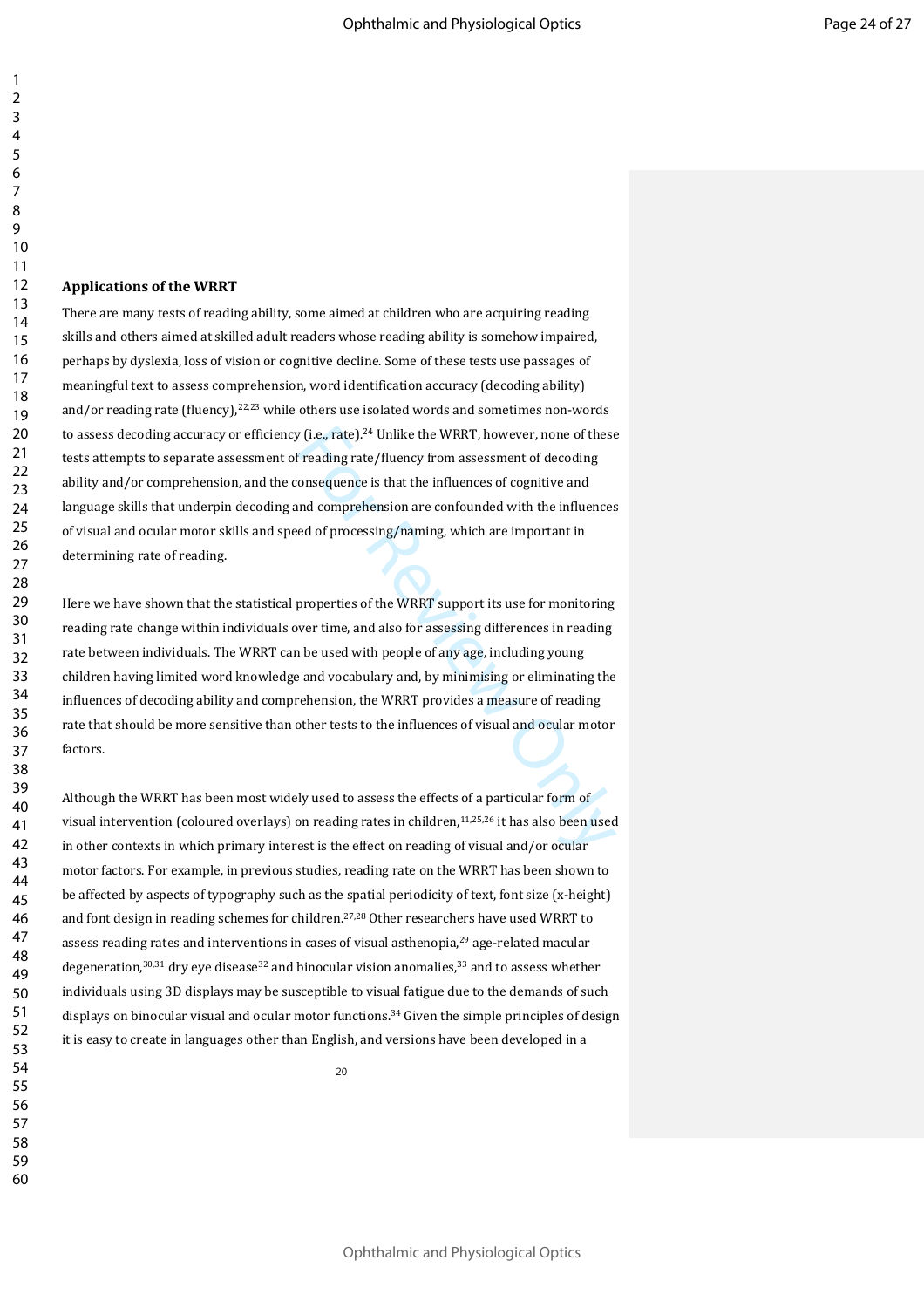$\mathbf{1}$  $\overline{2}$  $\overline{3}$ 

60

variety of European and Asian languages.

Finally, and more generally, we note that the WRRT is in effect a test of rapid automatised naming (RAN), in which the stimuli happen to be automatised words rather than the letters, digits, etc., that are common in some applications of RAN. Although it has not previously been presented as a RAN test, considering the WRRT from this perspective greatly broadens its potential scope of application, as it is widely acknowledged that RAN performance is an important predictor of reading attainment.<sup>35</sup>

# **References**

- 1. Verhoeven, J., & Perfetti, C. (2008). Advances in text comprehension: Model, process and development*. Applied Cognitive Psychology, 22* (3) 293-301. doi: 10.1002/acp.1417
- nt.<sup>35</sup><br>
1. Advances in text comprehension: Model, process and<br>
sychology, 22 (3) 293-301. doi: 10.1002/acp.1417<br>
coding and reading comprehension: A meta-analysis to<br>
ment characteristics influence the strength of the<br> *E* 2. Garcia, J. R., & Cain, K. (2014). Decoding and reading comprehension: A meta-analysis to identify which reader and assessment characteristics influence the strength of the relationship in English. *Review of Educational Research,* 84 (1), 74–111. doi: 10.3102/0034654313499616
- 3. Hess, A. M. (1982). An analysis of the cognitive processes underlying problems in reading comprehension. *Journal of Reading Behavior*, 14 (3), 313–333. doi: 10.1080/10862968209547458
- 4. Kendeou, P., van den Broek, P., Helder, A. & Karlsson, J. (2014) A cognitive view of reading comprehension: implications for reading difficulties*. Learning Disabilities Research and Practice* 29 (1), 10-16. doi: 10.1111/ldrp.12025
- 5. Bashir, A.S., & Hook, P.E. (2009). Fluency: A key link between word identification and comprehension. *Language, Speech, and Hearing Services in Schools*, 40 (2), 196–200. doi:10.1044/0161-1461(2008/08-0074).
- 6. Reichle, E.D., Rayner, K., & Pollatsek, A. (2003). The E-Z Reader model of eye movement control in reading: Comparisons to other models. *Behavorial and Brain Sciences*, 26 (4), 445-76; discussion 477-526. doi: 10.1017/s0140525x03000104
- 7. Wilkins, A.J., Jeanes, R.J., Pumfrey, P.D., & Laskier, M. (1996). Rate of Reading Test: its reliability, and its validity in the assessment of the effects of coloured overlays. *Ophthalmic and Physiological Optics*, 16 (6), 491– 497. doi: 10.1046/j.1475- 1313.1996.96000282.x
- 8. ISO 5725-2:2019 Accuracy (trueness and precision) of measurement methods and results — Part 2: Basic method for the determination of repeatability and reproducibility of a standard measurement method. https://www.iso.org/standard/69419.html.
- 9. Allen, M.J., & Yen, W.M. (1979). Introduction to measurement theory. Monterey (CA): Brooks/Cole. ISBN: 978-1-57766-230-3
- 10. Wilkins, A.J. (1995). *Visual stress*. Oxford: Oxford University Press. doi: 10.1093/acprof:oso/9780198521747.001.0001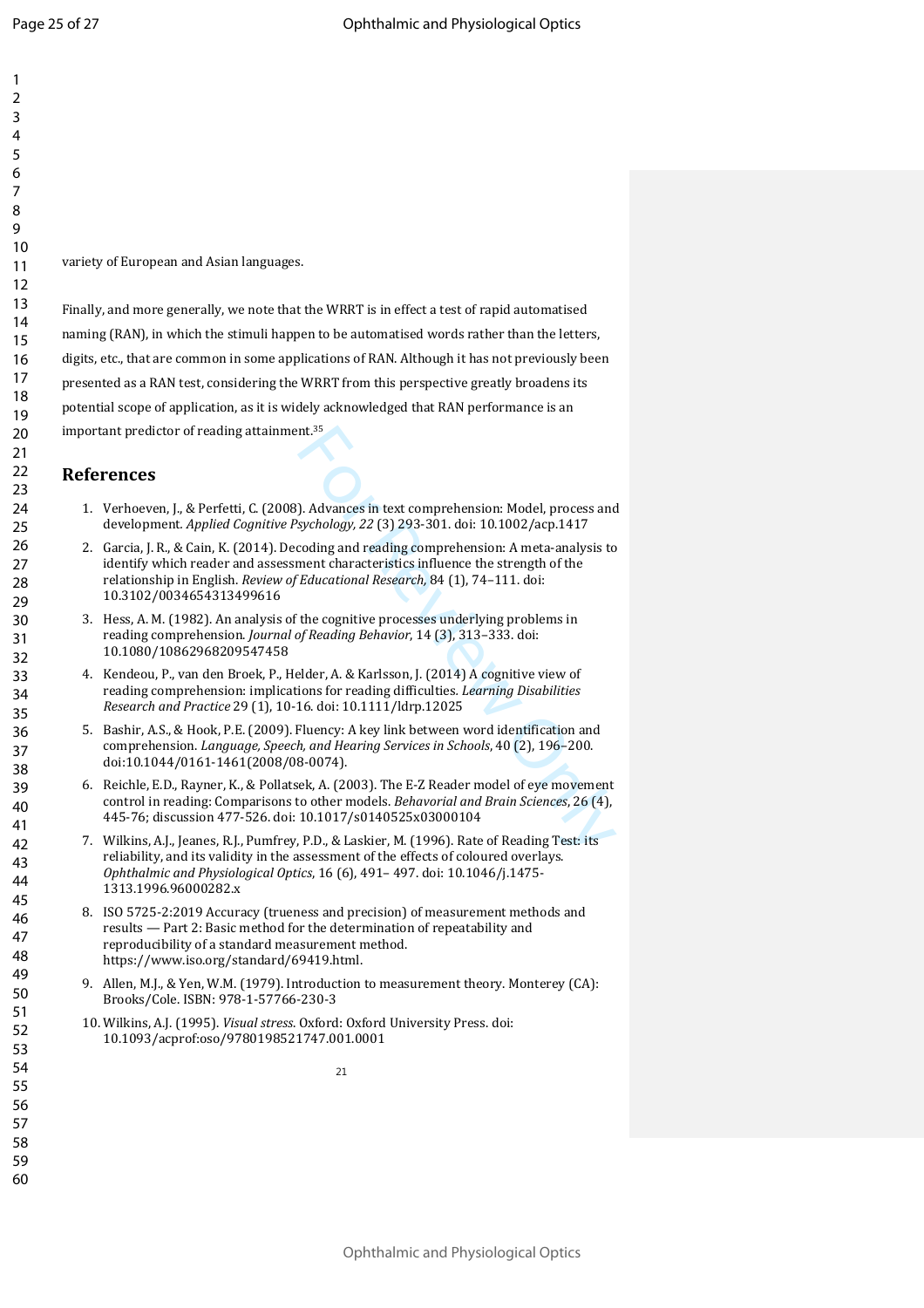1

- 11. Scott, L., McWhinnie, H., Taylor, L., Stevenson, N., Irons, P., Lewis, L., Evans, M., Evans, B., & Wilkins, A. J. (2002). Coloured overlays in schools; orthoptic and optometric findings. *Ophthalmic and Physiological Optics*, 22 (2), 156– 165. doi: 10.1046/j.1475- 1313.2002.00009.x
- 12. Bland, J.M., & Altman, D.G. (1986). Statistical methods for assessing agreement between two methods of clinical measurement. *The Lancet*, 327 (8476), 307-310.
- 13. Bland, J.M., & Altman, D.G. (1996). Measurement error. *BMJ*, 312 (7047), 1654. doi: 10.1136/bmj.312.7047.1654
- 14. Bland, J.M., & Altman, D.G. (1996). Measurement error and correlation coefficients. *BMJ*, 313 (7048), 41-2. doi: 10.1136/bmj.313.7048.41
- 15. Bland, J.M., & Altman, D.G. (1996). Measurement error proportional to the mean. *BMJ*, 313 (7049), 106. doi: 10.1136/bmj.313.7049.106
- 16. Dunn, G. (1989). Design and Analysis of Reliability Studies: The Statistical Evaluation of Measurement Errors. Oxford University Press, Edward Arnold, London.
- 17. Winer, B.J. (1971) Statistical Principles in Experimental Design. McGraw-Hill, Kogakusha, Tokyo.
- 18. Iglewicz B., Hoaglin D.C. (1993). How to Detect and Handle Outliers. *ASQC Basic References in Quality Control, Vol.16.* ASQC Quality Press, Milwaukee, WI. ISBN 0-87389- 247-X
- 19. Shrout, P.E., Fleiss, J.L. (1979). Intraclass correlations: Uses in assessing rater reliability. *Psychol Bull*, 86 (2), 420–428. doi: 10.1037/0033-2909.86.2.420
- 20. Koo, T. K., & Li, M. Y. (2016). A Guideline of Selecting and Reporting Intraclass Correlation Coefficients for Reliability Research. *Journal of Chiropractic Medicine*, 15(2), 155–163. doi: 10.1016/j.jcm.2016.02.012
- 21. Wilkins, A.J., Allen, P.M., Monger, L.J., Gilchrist, J.M. (2016). Visual stress and dyslexia for the practising optometrist. *Optometry in Practice*, 17 (2), 103-112.
- 22. Neale, M. D. (1999). *Neale Analysis of Reading Ability (NARA)* 3rd ed. Melbourne: ACER Press, Australian Council for Educational Research.
- mj.313.7048.41<br>
Measurement error proportional to the mean. *BMJ*,<br>
nj.313.7049.106<br>
sysis of Reliability Studies: The Statistical Evaluation of<br>
versity Press, Edward Arnold, London.<br>
ciples in Experimental Design. McGraw 23. Snowling, M. J., Stothard, S. E., Clarke, P., Bowyer-Crane, C., Harrington, A., Truelove, E., & Hulme, C. (2009). *York Assessment of Reading for Comprehension (YARC)*: London, GL Assessment.
- 24. Torgeson, J. K., Wagner, R. K., & Rashotte, C. A. (1999). *Test of Word Reading Efficiency (TOWRE)*. Pro-ed.
- 25. Jeanes, R., Busby, A., Martin, J., Lewis, E., Stevenson, N., Pointon, D. & Wilkins, A. (1997). Prolonged use of coloured overlays for classroom reading. *British Journal of Psychology*, 88 (4), 531-548. doi: 10.1111/j.2044-8295.1997.tb02656.x
- 26. Wilkins, A.J., Lewis, E., Smith, F., & Rowland, E. (2001). Coloured overlays and their benefit for reading. *Journal of Research in Reading*, 24 (1), 41-64. doi: 10.1111/1467- 9817.00132
- 27. Wilkins, A., Cleave, R., Grayson, N., & Wilson, L. (2009). Typography for children may be inappropriately designed. *Journal of Research in Reading*, 32 (4), 402– 412. doi: 10.1111/j.1467-9817.2009.01402.x

**Commented [MC2]:** Needs completing?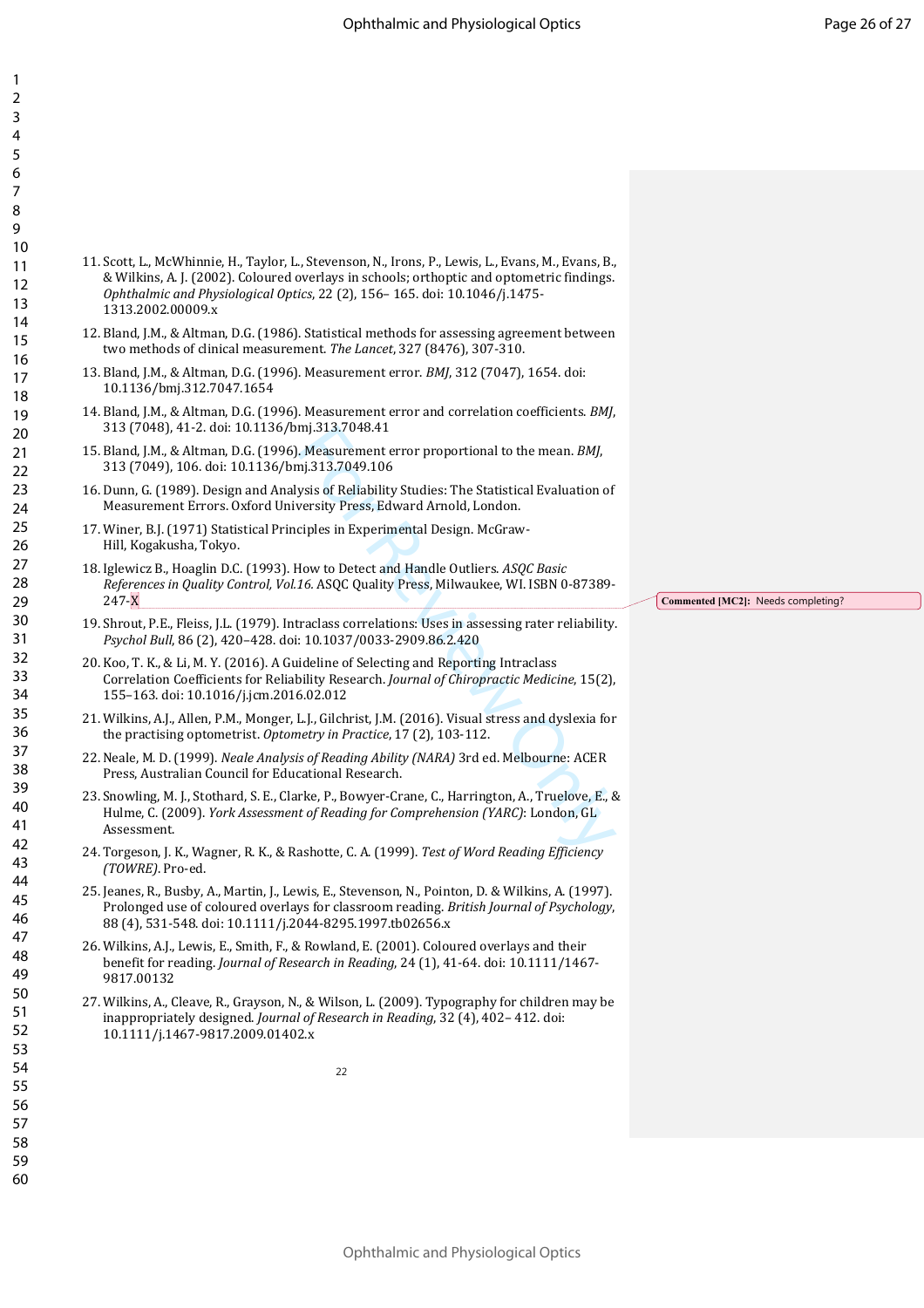$\mathbf{1}$  $\overline{2}$ 

- 28. Hughes, L.E. & Wilkins, A.J. (2000). Typography in children's reading schemes may be suboptimal: Evidence from measures of reading rate. *Journal of Research in Reading*, 23 (3), 314–324. doi: 10.1111/1467-9817.00126
- 29. Yammouni, R., & Evans, B.J.W.Is reading rate in digital eyestrain influenced by binocular and accommodative anomalies? *Journal of Optometry*, 2021; 14:229-239. doi: 10.1016/j.optom.2020.08.006
- 30. Eperjesi, F., Fowler, C. W., & Evans, B. J. (2004). The effects of coloured light filter overlays on reading rates in age-related macular degeneration. *Acta Ophthalmologica Scandinavica*, *82*(6), 695-700. doi: 10.1111/j.1600-0420.2004.00371.x
- 31. Ridder, W. H., Yoshinaga, P., Comer, G., & Ridder, S. (2017). Wilkins Reading Rates in Early and Intermediate AMD Compared to Age Matched Normal Patients. *Investigative Ophthalmology & Visual Science*, *58*(8), 3273-3273.
- 32. Ridder III, W. H., Zhang, Y., & Huang, J. F. (2013). Evaluation of reading speed and contrast sensitivity in dry eye disease. *Optometry and Vision Science*, *90*(1), 37-44. doi: 10.1097/OPX.0b013e3182780dbb
- 33. O'Leary, C.I., & Evans, B.J.W. (2006). Double-masked randomised placebo-controlled trial of the effect of prismatic corrections on rate of reading and the relationship with symptoms. *Ophthalmic and Physiological Optics*, 26 (6), 555-565. doi: 10.1111/j.1475- 1313.2006.00400.x
- 34. Lambooij ,M., IJsselsteijn, W.A., Fortuin, M.F., Evans, B.J.W., & Heynderickx, I. (2010). Measuring visual discomfort associated with 3D displays. *J of the SID*, 18: 931–943.
- er, G., & Ridder, S. (2017). Wilkins Reading Rates in<br>pared to Age Matcheld Normal Patients. *Investigative*<br>parel 3. *Review Only 273-3273*.<br>For *Review and Vision Science*, 90(1), 37-44. doi:<br>6). Double-masked randomised 35. Vander Stappen, C., & Van Reybroeck, C. (2018). Phonological awareness and rapid automatized naming are independent phonological competencies with specific impacts on word reading and spelling: an intervention study. *Front. Psychol.*, 9, 320. doi: 10.3389/fpsyg.2018.00320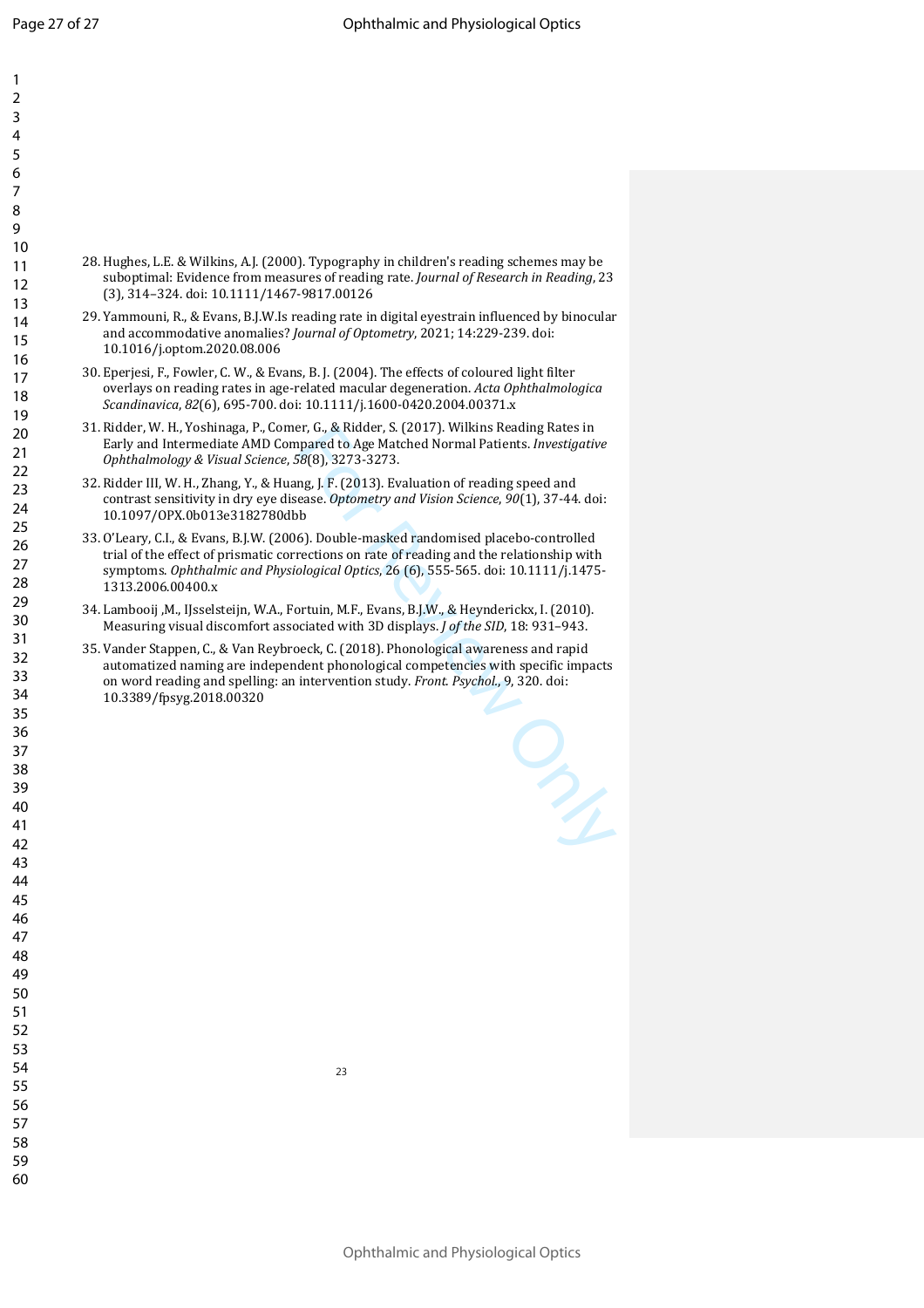# **FIGURE LEGENDS**

**Figure 1. The Rate of Reading Test (from Wilkins et al.7) Figure 2. Distributions of Test-Retest Mean Reading Rates Figure 3. Bland-Altman Plots: Test-Retest Differences vs Means**

For Review Only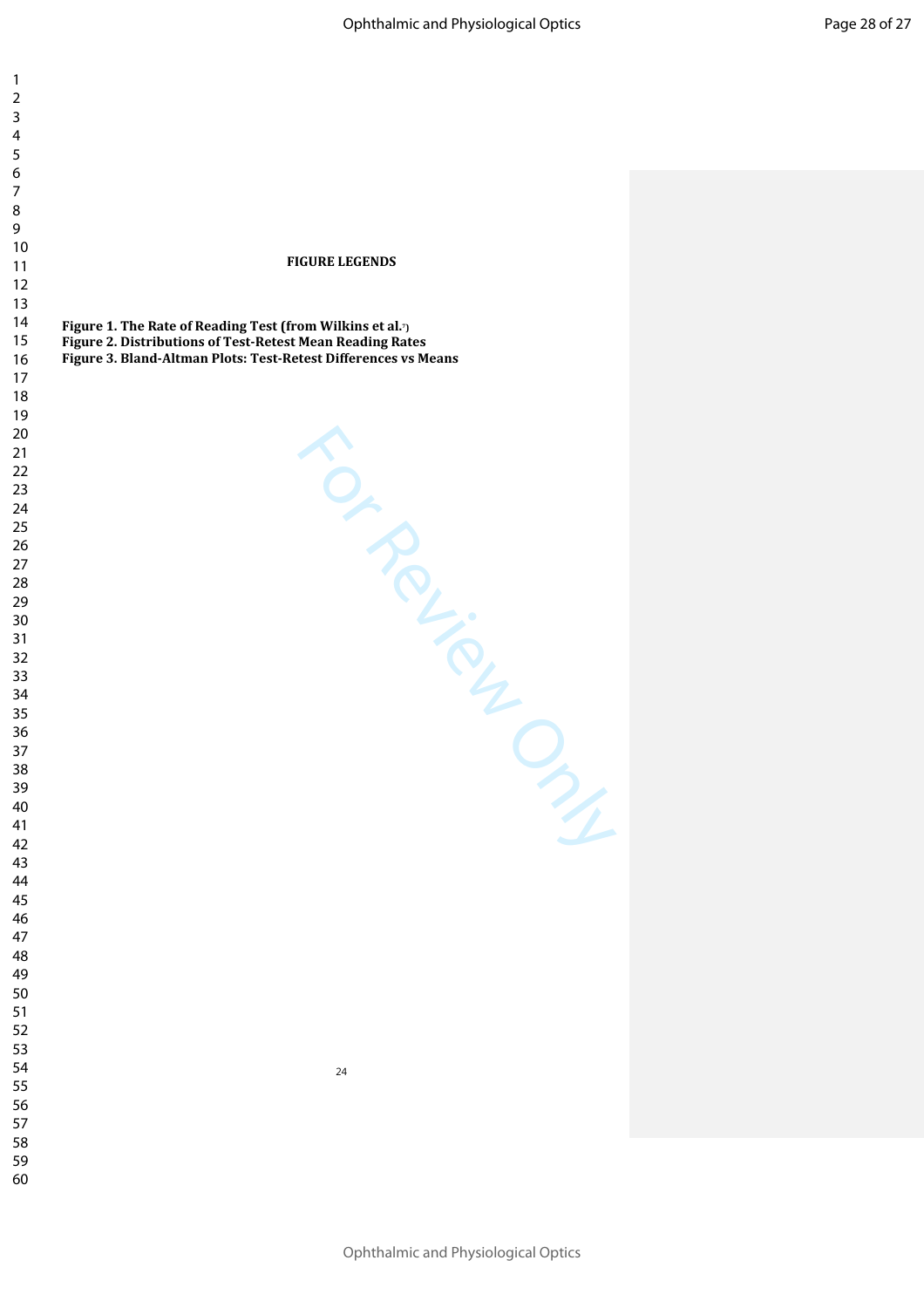come see theplaylookupis catnotmyanddogforyouto the catupdogandisplaycomeyou see fornottolookmy youforthe andnotseemyplaycome islookdogcattoup dogtoyouandplaycatupismynot come forthe looksee playcome see catnotlookdogismyupthe fortoandyou tonot catforlookismyandupcomeplayyousee th edog myplaysee toforyouisthe lookupcatnotdogcome and looktoformycomeplaythedogseeyounot catupandis upcome lookforthenotdogcatyoutosee is andmyplay isyoudogfornot catmylookcome anduptoplaysee the

 $\mathbf{1}$  $\overline{2}$  $\overline{\mathbf{3}}$  $\overline{4}$  $\overline{7}$ 

see the lookdogandnotisyoucomeuptomyfor catplay notupplaymyisdogyoucome lookforsee andtothe cat lookupcome andismycatnotdogyousee fortoplaythe myyouislookthedogplayseenot come andtocatforup forthe toandyo ucatislookupmynotdogplaysee come youlooksee andplaytothe is catnot come formyupdog comenottoplaylookthe anddogsee is catupyouformy andisfordogcome see the catuplookyouplaymynotto dogyoucattoandplayfornot comeupthe see lookmyis the come toupcatmyseedogyounotlookisplayandfor

For Review Only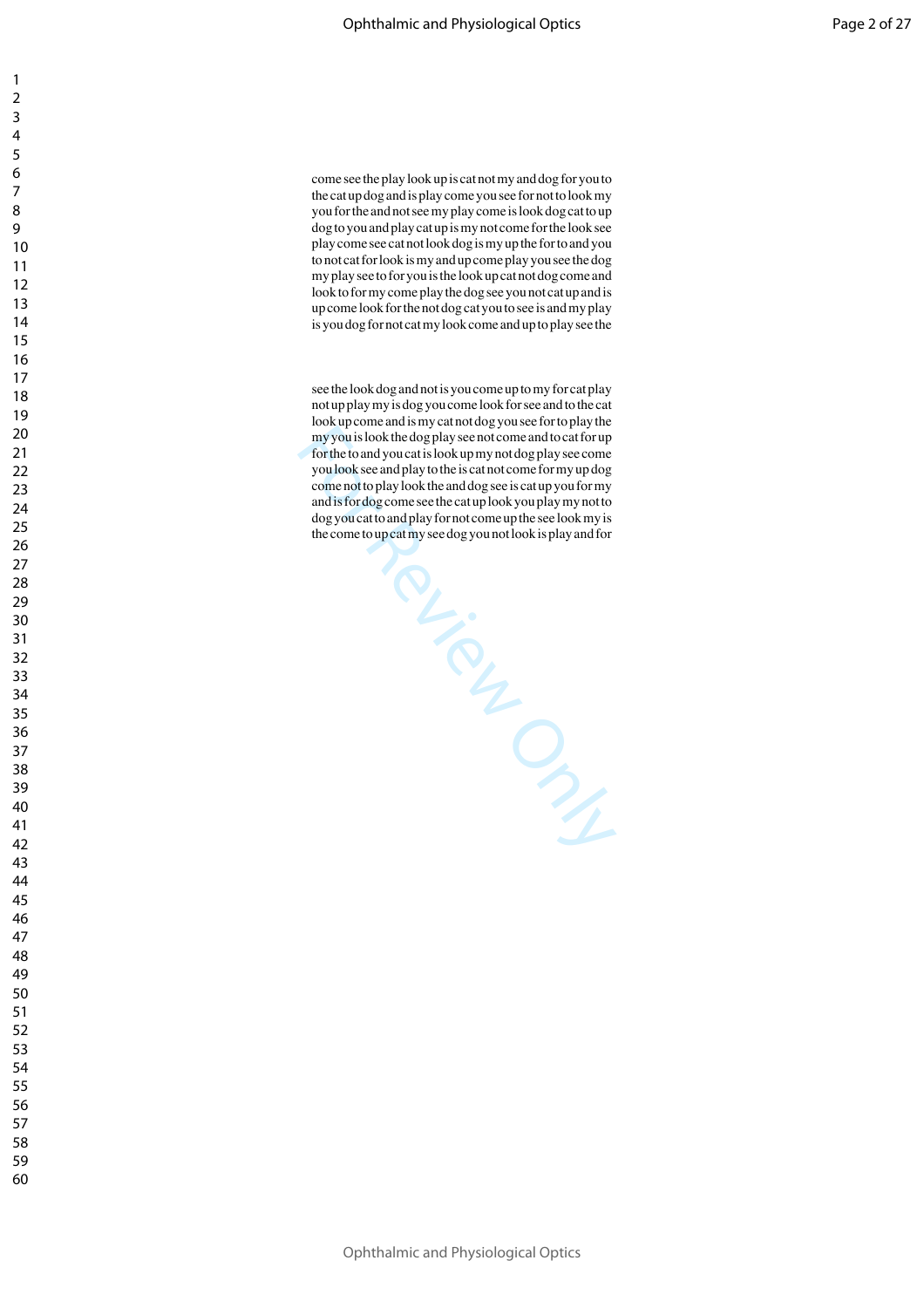$\mathbf{1}$  $\overline{2}$  $\overline{7}$ 



Figure 2. Distributions of Test Retest Mean Reading Rates